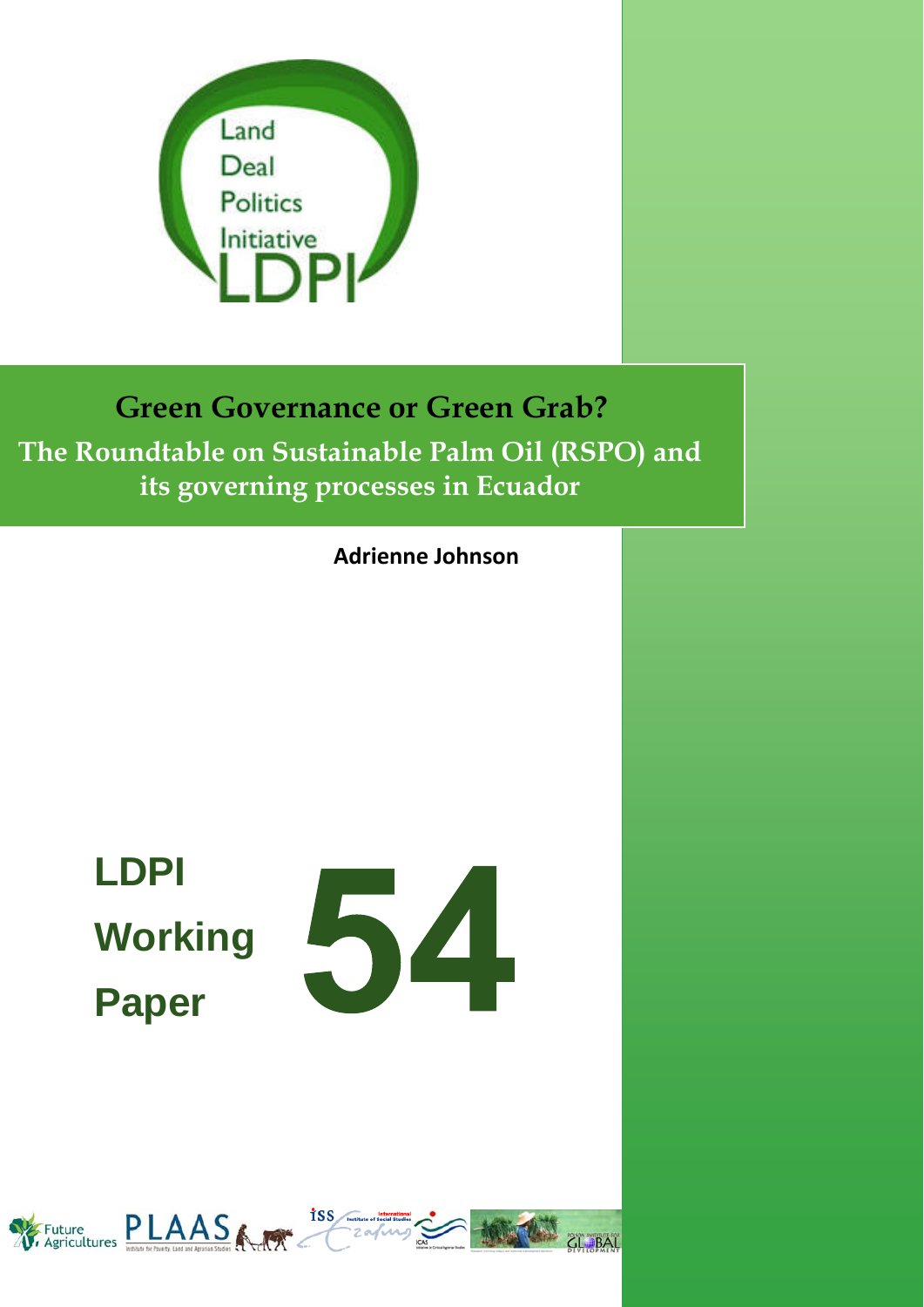#### **Green Governance or Green Grab? The Roundtable on Sustainable Palm Oil (RSPO) and its governing processes in Ecuador**

*by* Adrienne Johnson

| Published by:<br><b>The Land Deal Politics Initiative</b><br>www.iss.nl/ldpi<br>landpolitics@gmail.com |                                                                                                                                                                                      |                                                   |                                  |
|--------------------------------------------------------------------------------------------------------|--------------------------------------------------------------------------------------------------------------------------------------------------------------------------------------|---------------------------------------------------|----------------------------------|
| in collaboration with:                                                                                 |                                                                                                                                                                                      |                                                   |                                  |
| <b>Institute for Development Studies (IDS)</b>                                                         |                                                                                                                                                                                      |                                                   |                                  |
| University of Sussex                                                                                   |                                                                                                                                                                                      |                                                   |                                  |
| Library Road                                                                                           |                                                                                                                                                                                      |                                                   |                                  |
| Brighton, BN1 9RE<br>United Kingdom                                                                    |                                                                                                                                                                                      |                                                   |                                  |
| Tel: +44 1273 606261                                                                                   |                                                                                                                                                                                      |                                                   | Website: www.ids.ac.uk           |
|                                                                                                        | <b>Initiatives in Critical Agrarian Studies (ICAS)</b>                                                                                                                               |                                                   |                                  |
|                                                                                                        | <b>International Institute of Social Studies (ISS)</b>                                                                                                                               |                                                   |                                  |
| P.O. Box 29776                                                                                         |                                                                                                                                                                                      |                                                   |                                  |
| 2502 LT The Hague                                                                                      |                                                                                                                                                                                      |                                                   |                                  |
| The Netherlands                                                                                        |                                                                                                                                                                                      |                                                   |                                  |
| Tel: +31 70 426 0664                                                                                   |                                                                                                                                                                                      | $Fax: +31$ 70 426 0799 E-mail: iss.icas@gmail.com | Website: www.iss.nl/icas         |
| Bellville 7535, Cape Town<br>South Africa                                                              | The Institute for Poverty, Land and Agrarian Studies (PLAAS)<br>School of Government, Faculty of Economic and Management Sciences<br>University of the Western Cape, Private Bag X17 |                                                   |                                  |
|                                                                                                        | Tel: +27 21 959 3733 Fax: +27 21 959 3732                                                                                                                                            | E-mail: info@plaas.org.za                         | Website: www.plaas.org.za        |
|                                                                                                        | The Polson Institute for Global Development                                                                                                                                          |                                                   |                                  |
| Department of Development Sociology                                                                    |                                                                                                                                                                                      |                                                   |                                  |
| <b>Cornell University</b>                                                                              |                                                                                                                                                                                      |                                                   |                                  |
| 133 Warren Hall                                                                                        |                                                                                                                                                                                      |                                                   |                                  |
| Ithaca NY 14853                                                                                        |                                                                                                                                                                                      |                                                   |                                  |
| <b>United States of America</b>                                                                        |                                                                                                                                                                                      |                                                   |                                  |
| Tel: +1 607 255-3163                                                                                   | Fax: +1 607 254-2896                                                                                                                                                                 | E-mail: ta12@cornell.edu                          | Website: polson.cals.cornell.edu |

©January 2014 *All rights reserved. No part of this publication may be reproduced or transmitted in any form or by any means without prior permission from the publisher and the author.*

*Published with support from the UK Department for International Development (DfID), Atlantic Philanthropies, Inter‐Church Organization for Development Cooperation (ICCO), Ford Foundation and Miserior.*

*Land Deal Politics Initiative*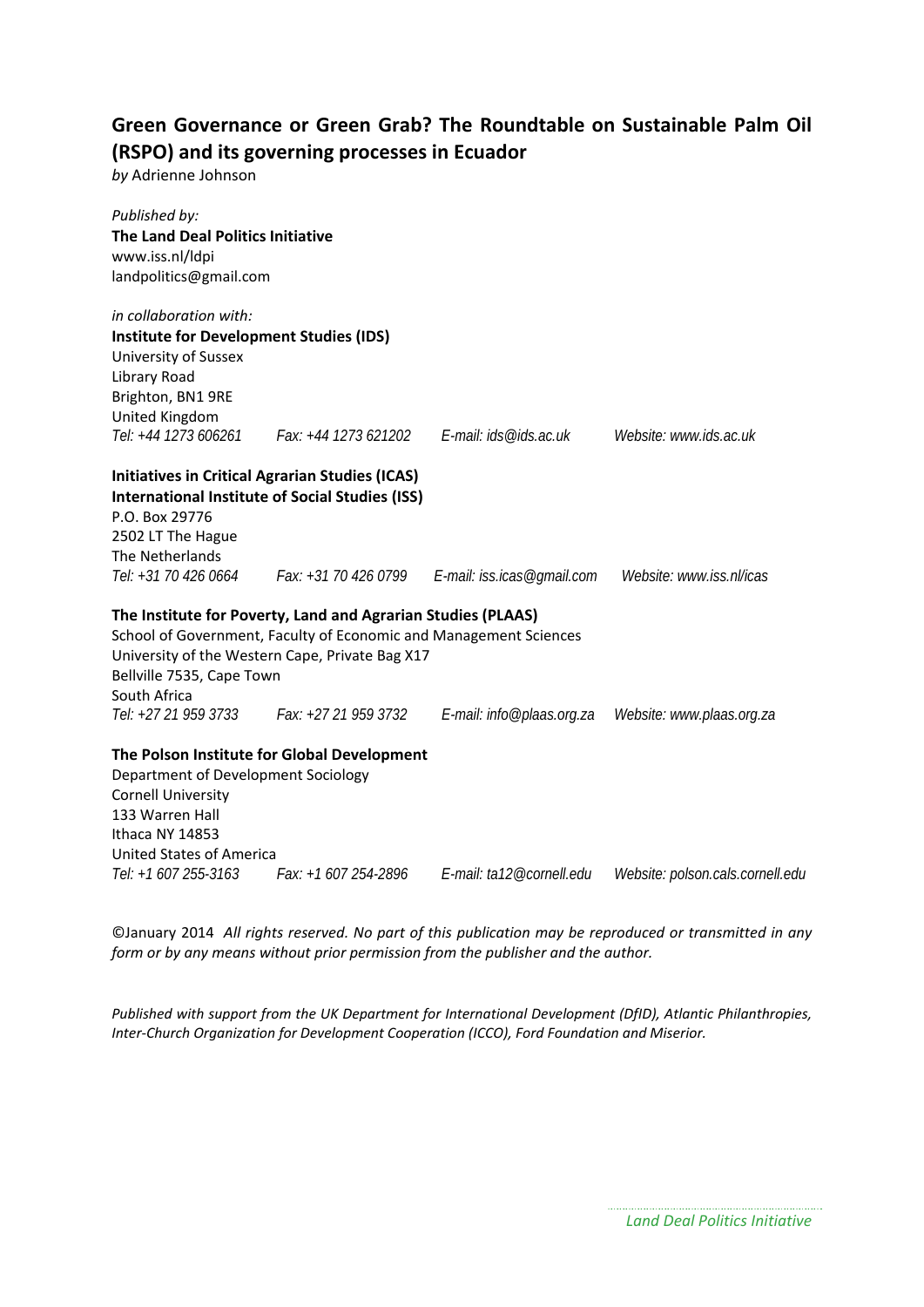#### Abstract

This paper analyzes a new collaborative 'green' governance arrangement known as the Roundtable on Sustainable Palm Oil (RSPO) in Ecuador and how this space can be a new site of institutionalizing environmental policies that sanction cases of land dispossession and facilitate incentives for new forms of land enclosures. In Ecuador, the RSPO has emerged as a collaborative governance institution that aims to negotiate the adverse social and environmental effects that can accompany legal and illegal land acquisitions for palm cultivation. The initiative involves major palm oil companies and buyers, the World Wildlife Fund and smaller domestic nongovernmental organizations and calls for actors to prioritize environmental and social 'sustainability' as non‐ negotiable conditions for palm oil development across the region. However, increasing evidence suggests that instead of ameliorating inequalities in the palm oil industry, the RSPO is a marketbased mechanism that merely 'greens' an already 'shady' business. Furthermore, many point to RSPO meetings as establishing a terrain for 'green grabbing'. This paper engages with Michel Foucault's notion of governmentality to argue that certain disciplining processes that the RSPO regime promotes, such as land-titling schemes, exclusionary participation, and capitalist meeting culture, can further exacerbate social and environmental conflicts by structuring collaborative debate while establishing qualifying criteria that encloses upon certain opportunities for the future. This paper relies on discourse analysis, participant observation during RSPO meetings, and fieldsite visits to analyze the extent to which this 'power‐sharing' institution is an 'alternative' mechanism in palm oil governance or rather, a vehicle for circulating capitalist perspectives that increasingly structure policy and ultimately encourage and legitimize the material practice of land acquisitions in Ecuador.

#### About the Author

**Adrienne Johnson** is a critical human geographer and a PhD Candidate at the Graduate School of Geography, Clark University, USA. Her current academic research interrogates various political and social aspects of the global palm oil industry with a specific focus on Indonesia and more recently, Ecuador. Broadly, her research interests include the political ecology of environmental resource 'meeting culture', commodity chain governance, agrarian change, and the intersections of resource governance and post‐neoliberalism.

#### Acknowledgements

I would like to thank the Land Deal Politics Initiative for funding this research and in particular, Dr. Wendy Wolford and her research assistant Sara Keene for reviewing the paper and providing helpful comments. I would also like to thank my PhD supervisor, Dr. Anthony Bebbington, and Clark University students from GEOG 376 for their insight feedback which helped me develop my arguments more clearly. Lastly, a big 'thank you' goes out to the several communities and comunas, palm cultivators, and institutional personnel who made this research possible. I am grateful for your time and knowledge.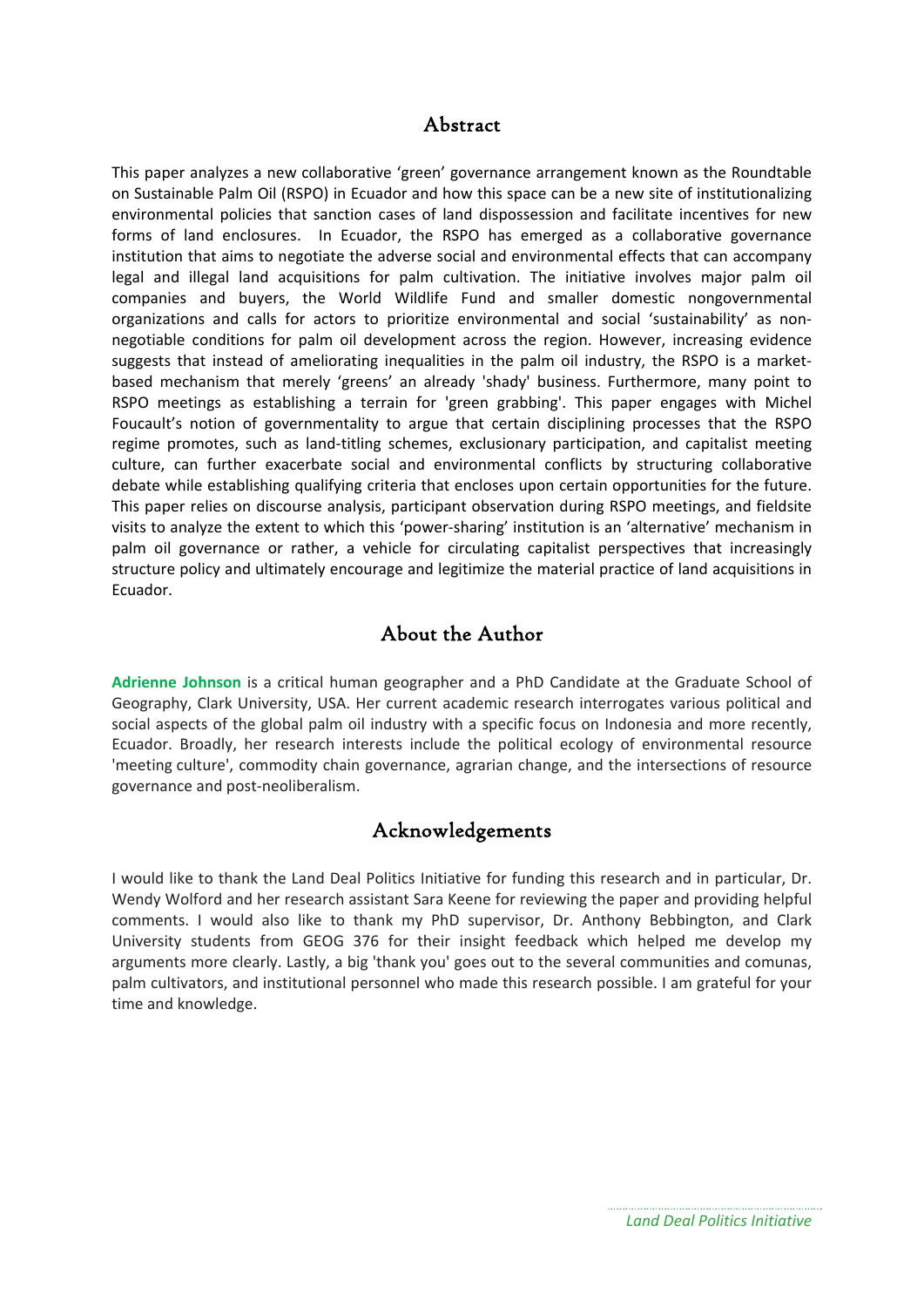#### Table of Contents

| 3 (Post-?) Neoliberal Natures and the Rise of Global Private Resource Governance  4    |  |
|----------------------------------------------------------------------------------------|--|
|                                                                                        |  |
|                                                                                        |  |
|                                                                                        |  |
| 4.2 Stakeholder participation in RSPO meetings and Ecuador's National Interpretation 9 |  |
|                                                                                        |  |
|                                                                                        |  |
|                                                                                        |  |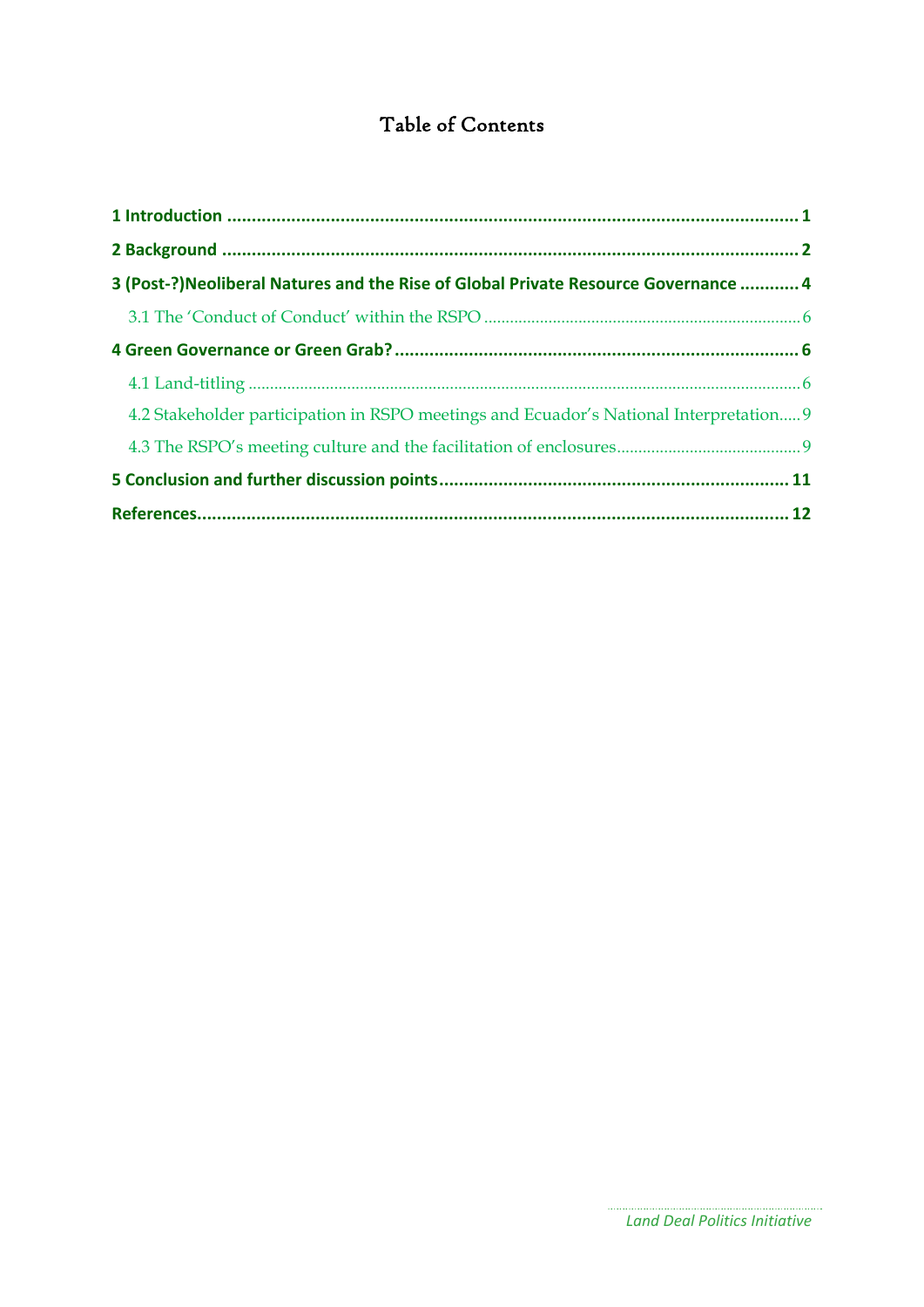#### **1 Introduction**

The renewable energy industry of Latin America has recently experienced unprecedented growth as a result of increased global demands and supportive government policies. In 2011, the region was noted as investing \$14 billion in the renewable energy sector, much of which was directed towards biofuels production, in order to increase the viability of plant‐based fuels against petrol commodities (Frankfurt School‐UNEP 2012).This large‐scale investment comes at a time when several Latin America countries, since 2007, have made significant efforts to reassert state control over their natural resource sectors and dismantle neoliberal policies while proposing new development agendas that emphasize the redistribution of social wealth – initiatives that counter years of foreign domination of resource industries and perpetual fiscal crisis. Ecuador has taken a particularly strong lead in restructuring its governing institutions and increasing domestic capital by bolstering its national palm oil industry – efforts that are said to be illustrative of ostensibly new 'post-neoliberal' government policies. In recent times, the national government has enacted several pro‐palm oil investment and land acquisition policies that have enabled rapid palm oil frontier expansion by national private firms – a necessary step that is believed to lead to more employment opportunities, energy security and an overall improved social and environmental well-being, especially for those in rural communities (Albán and Cárdenas 2007). These seemingly contradictory processes – the state's reclaiming of natural resources and the expansion of private capitalist investment – are being accompanied by a growing private sector commitment to 'cleaning up' the industry via adherence to voluntary certification standards after years of negative social and ecological effects and vulnerabilities resulting from its expansion. Rapid deforestation, conflict, and displacement resulting from the legal and illegal large-scale acquisitions of land for palm cultivation (Wilcove and Koh 2010; Acción Ecológica 2001; Misión de Verificación 2007; Benalcázar 2009; Nuñez Torres 2004) have long been dominant traits of the sector which have significantly impacted the livelihoods of Ecuador's most marginalized groups such as various indigenous groups, Afro‐Ecuadorians, and small‐scale farmers. In an attempt to reform the palm oil system in Ecuador  $-$  but also to reconcile new economic objectives with social ones – the national government, domestic palm oil companies, NGOs, and other actors have placed growing emphasis on the multi‐stakeholder governance institution known as the industry‐led Roundtable on Sustainable Palm Oil (RSPO). This, along with its voluntary certification standards, is viewed as a way of rectifying major power inequalities in the industry while forging positive and inclusive social, economic, and environmental pathways for the energy sector.

The RSPO's objective is to 'increase synergies' (cf. Bebbington and Bury 2009) between palm oil production, environment, and livelihoods. Beginning in 2004 in Southeast Asia, this institution has sought to create a space for commercial interests (e.g. Unilever, Cargill) to negotiate with representatives of local actors, especially farmers, and cooperatively devise production regulations to ensure socially and environmentally-sound production. Internationally lauded by institutions such as the World Bank and the International Finance Corporation as a governance model driving effective voluntary, market‐driven certification standards in countries like Indonesia, Thailand, Ghana, and Colombia, the RSPO in Ecuador has emerged as a collaborative governance mechanism involving major palm oil companies and buyers, the World Wildlife Fund (WWF), and smaller domestic NGOs with some government involvement. While these actors justify the presence of the RSPO as an alternative way to establish environmental and social sustainability as non-negotiable conditions for palm oil development across the region (RSPO.org 2012b), concern has been raised over whether a business‐led initiative promoting voluntary standards can reduce social and environmental inequalities and improve access to governing the sector *while* maintaining high profits for private actors. Along with concerns raised over the supposed 'newness' of the socioeconomic governing assemblage, increasing evidence suggests that instead of ameliorating inequalities in the palm oil industry, the RSPO is a market-based mechanism that merely 'greens' an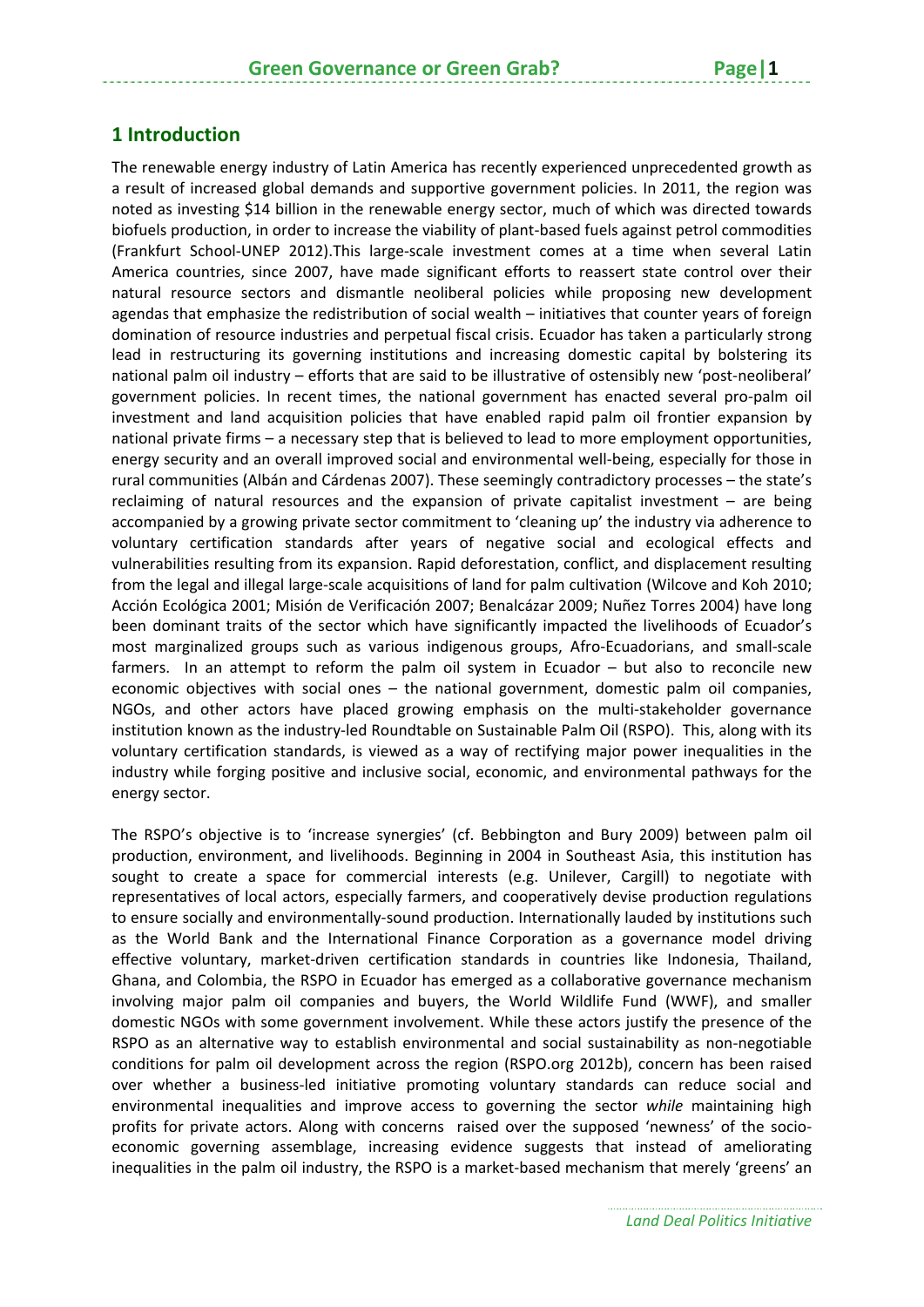already 'shady' business (GRAIN 2010; WRM 2010). Further, many point to the RSPO and its processes as establishing a terrain for 'green‐grabbing' (see Vidal 2008; Fairhead et al. 2012) – the appropriation of land or resources for commercially 'green' and 'sustainable' palm‐growing purposes (WRM 2009; RAN 2011; Zhou 2010). Given Ecuador's institutional restructuring and skepticism surrounding the private sector's uptake of voluntary regulation, two fundamental research questions emerge: Can the RSPO mechanism, by promoting adherence to voluntary standards, truly carve out an *inclusive* system of palm oil governance, amid severe power inequalities? And furthermore, what are the practices of governing – its dispositions of power and knowledge (Foucault 1991) – that the RSPO deploys to secure and maintain conditions of palm oil production amid new political commitments to national social well‐being and building criticism?

The aim of this paper is to study the connections between voluntary certification standards and the 'enclosing' or 'territorializing' tendencies of such initiatives that may ultimately promote or encourage the phenomenon of green land‐grabbing. It is argued that the standards and criteria associated with the RSPO have the potential to further exacerbate the social and environmental conflicts involving land by structuring collaborate debate while establishing qualifying criteria that encloses upon certain opportunities for the future. Therefore, I am interested in examining the RSPO's social, political, and economic modes of government – its 'conduct of conduct' (Foucault 1991; Lemke 2002) – that shape the production of sustainable palm oil in Ecuador amidst a supposedly new political moment in the country's socio-history. I look at the ways in which the RSPO and its governing processes structure the possible field of action of RSPO actors so as to shape production conditions in a particular way. Specifically, this is achieved by making RSPO certification dependent on the acquisition of land titles, regulating knowledge production and political contestation by limiting stakeholder participation to a particular set of pro‐capitalist actors and finally, by promoting a problematic capitalist meeting culture that projects a supposedly 'clean' and 'smooth' vision of the palm oil industry that is free of social conflict and environmental destruction.

This paper is based on research findings gathered between 2011‐2013 from in‐person interviews with key representatives from ANCUPA, the Ecuadorian Government, and NGO representatives in Ecuador. First-hand participant observation was conducted at the III Latin American RSPO meeting in Ecuador and its associated activities in 2012. Interviews with smallholders and communities affected by palm plantation expansion were conducted mainly in the provinces of Esmeraldas and Sucumbios.

#### **2 Background**

As the second largest producer of palm oil in Latin America behind Colombia (Albán and Cárdenas 2007; ANCUPA 2011), Ecuador continues to expand production in order to keep up with increasing domestic as well as global biofuel demands. With 280,000 hectares of land dedicated to palm cultivation (ANCUPA 2013), in 2010, Ecuador produced more than 400,000 tons of palm oil with over 50% of this output exported to Venezuela and Europe (ANCUPA 2011). The valuing of palm oil production as a viable economic strategy is widespread; for instance, the government of Ecuador continues to tout the production of palm oil as an economic growth model that will provide significant revenue for the country through import substitution (of fossil fuels) and export growth (of biomass/biofuels) (Mol 2007). Recently, the president of the country, Rafael Correa, was cited as praising Ecuador's 'untapped agricultural potential' by stating that biofuels have the potential to boost the local farming sector while ensuring energy security (Biopact 2008). Since 2010, the government has implemented a national biofuels program called 'Ecopais' that promotes the mixing of 5% palm ethanol with petrol for personal vehicles (USDA‐Biofuels 2012). Earlier in 2012, the Minister of Industry and Productivity began talks with members of the National Association of Palm Cultivators of Ecuador (ANCUPA) to draw out a long‐term plan that will see the production of palm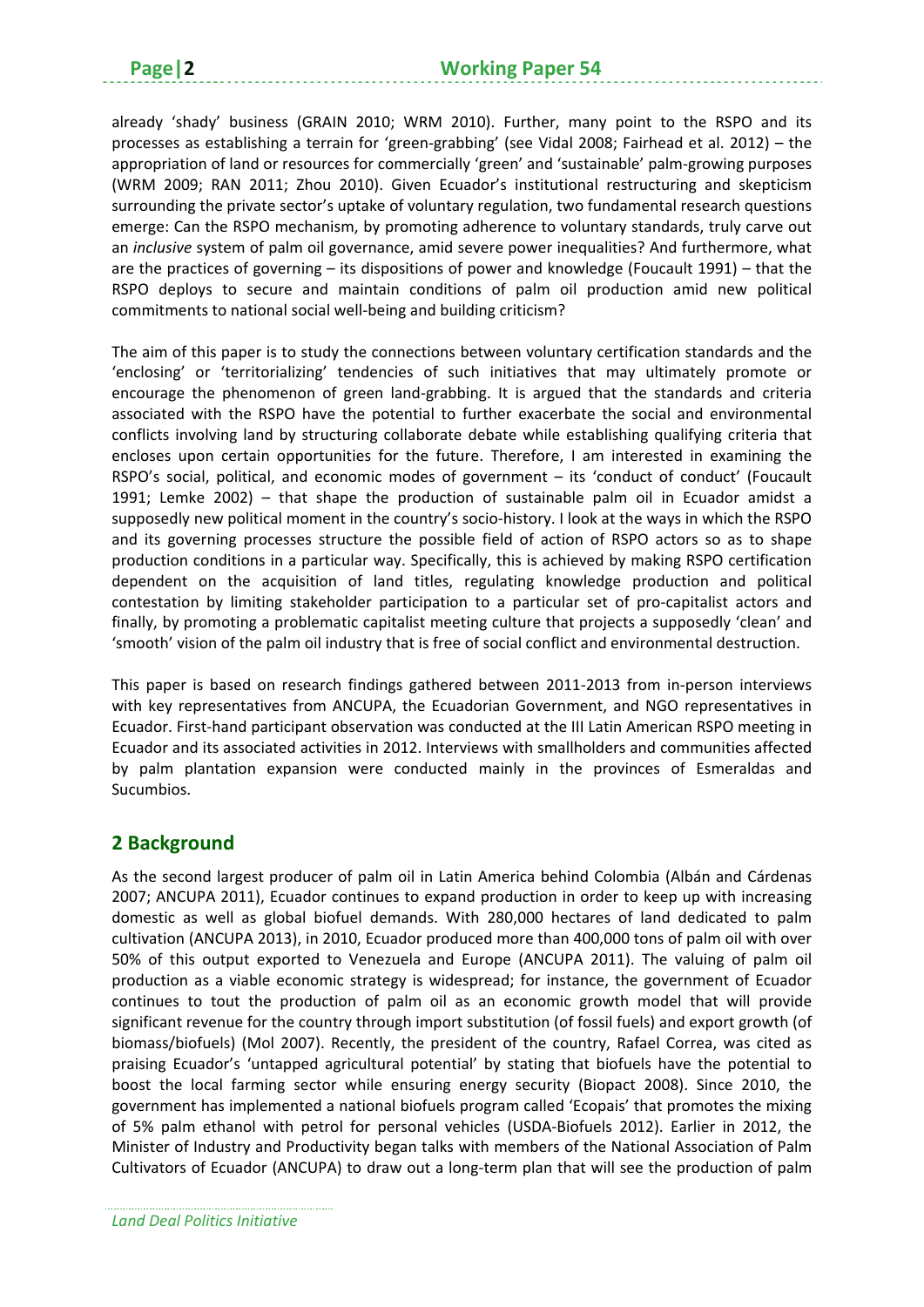oil jump significantly for the purposes of biofuel production (MCPEC 2012). While Ecuador's palm oil output is moderate in comparison to Colombia, there is agreement that Ecuador is well positioned to become a major global producer in the near future (Bleviss et al. 2006). Given the potential of biofuels to mitigate climate change, sequester carbon, and provide alternative energy (Tilman 2009; Dufey 2006) to Ecuador and other countries, there is little debate of the claim that palm oil cultivation for biofuel is creating a promising new industrial sector (Albán and Cárdenas 2007).

Despite the 'win-win' sentiments attached to the expansion of the palm oil industry in Latin America and particularly in Ecuador, the industry has generated enormous controversy because of its environmental and social impacts. There are concerns regarding impacts on Ecuador's biodiversity, land rights, and food sovereignty (Hazelwood 2012). In the province of Esmeraldas, a presidential decree in favor of commercial agro‐commodity development has allowed the legal and illegal concentration of land in the hands of palm oil companies thus triggering the displacement of many small-scale farmers in the lowlands region. Due to the declining availability of land, these farmers have oftentimes migrated to territories occupied by Afro-Ecuadorian or Awá and Chachi indigenous villages, a situation that has provoked several social conflicts between these groups (Buitrón 2002; Schenck 2007) and palm oil companies. Environmental analysis of the region suggests that the conversion of forestlands into palm oil plantations and the expansion of the biofuel frontier is a primary factor driving deforestation rates. An example of this type of deforestation was documented in 2001 by the Ecuadorian environmental group Acción Ecológica (Environmental Action), where 4,550 hectares of forests were cut down in the areas of San Lorenzo and Eloy Alfaro of which 2,500 had been primary forests, and some of which were part of the pristine *Chocó–Manabí Corridor* (Albán and Cárdenas 2007). Furthermore, the diversion of agricultural land away from food production to fuel production is generating concern (e.g. Dauvergne and Neville 2010) as some begin to question whether the country will be able to continue to produce food for its people in the near future, despite food sovereignty being officially declared a State objective in 2008 (López and García 2009).

The election of Rafael Correa as Ecuador's new president in 2007 signaled new promise for a reshaping of the country's political future as he was democratically elected on the basis of his bold 'anti-neoliberal' political platform. Along with other left-leaning South American presidents, Correa has enacted several political reforms that capture a combination of Keynesian welfare politics, socialism, and social democracy in what is often referred to as the 'post-neoliberalism' project (Grugel and Riggirozzi 2012; Kennemore and Weekes 2011). Resource rich countries such as Ecuador, Bolivia, and Venezuela have prioritized efforts to create more equitable distribution of revenues generated by foreign oil and gas companies via negotiation strategies to increase welfare spending. Despite, however, the transformative claims and objectives of Correa's re-founding of Ecuador, many question the logics underlying such changes. To some, the newness of a post‐ neoliberal framework remains questionable (Bebbington and Humphreys‐Bebbington 2010; Kennemore and Weeks 2011; Burbach 2007; Walsh 2010; Becker 2009) as current economic policies involving the extractive and agricultural industries have not signaled a dramatic shift towards a new economic model but rather repeat many of the same historical dependencies on authoritarian resource extraction. Although much academic attention has been given to analyzing how the Ecuadorian government's political and social reforms have restructured the hydrocarbon and oil industries, much less attention has been paid to how these post-neoliberal reforms bear on the country's palm oil industry. The establishment of national projects that promote the use of domestically‐produced biofuels for vehicles and the entrenchment of Constitutional objectives that encourage the use of clean alternative energy are clear evidence of the government's dedication to growing the domestic sector. Less clear, however, are the reasons behind the government's endorsement of the market‐based RSPO initiative as it can be interpreted as a move to address the historical social and environmental problems stemming from the palm oil industry by shaping the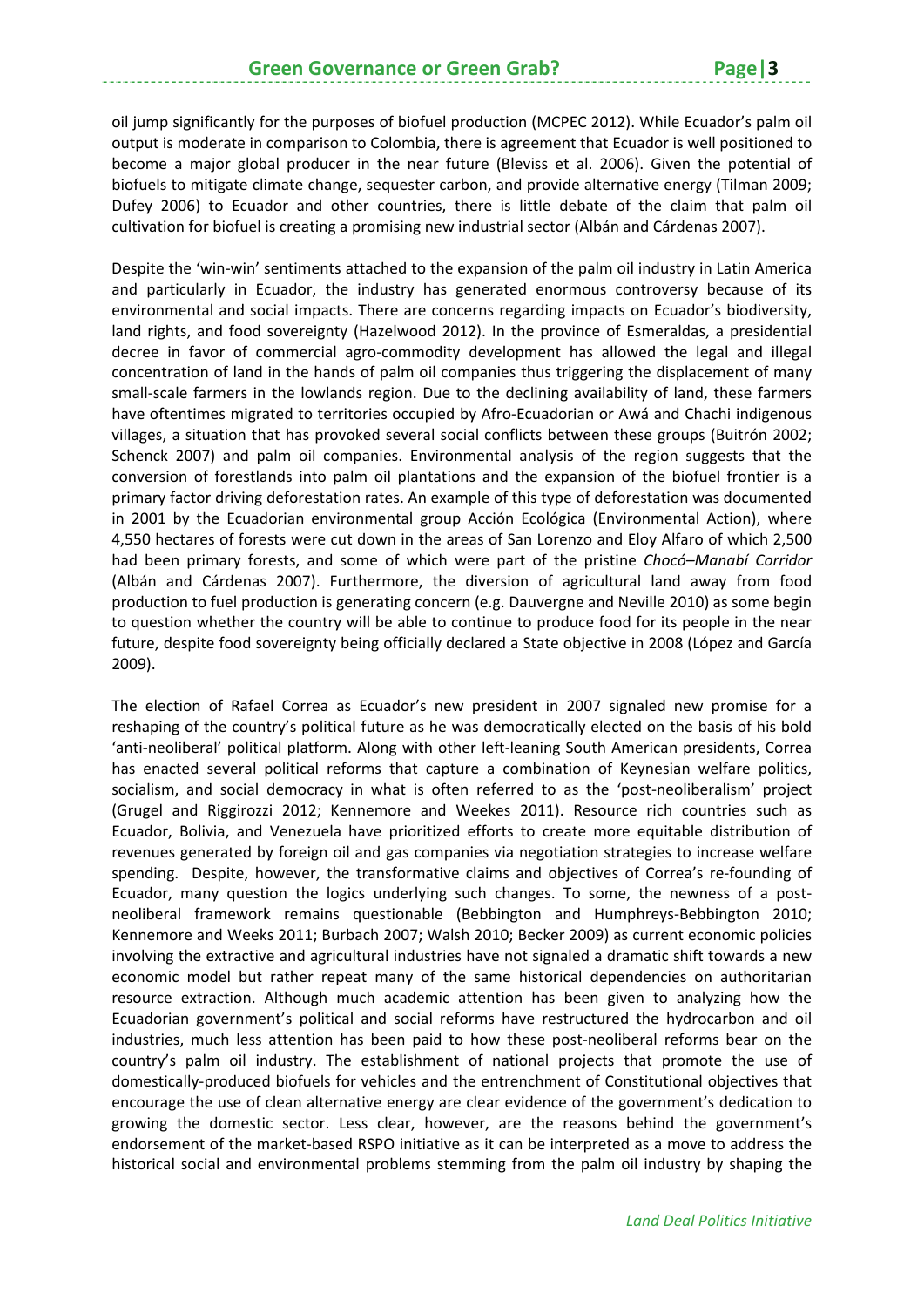production system in a way that contains and pre‐empts social opposition. This cloaks the harmful behaviors of commercial RSPO actors under the discourse of 'green' and 'sustainable' efforts so that business can proceed 'as usual'. The RSPO is therefore important to study given the emergence of non‐state forms of resource governance and the convergence of these and post‐neoliberal development objectives and in particular, the overall appearance of a new governing structure that enables palm oil production amidst accusations of land grabs. Furthermore, this project raises questions surrounding the voluntary modes of governance in contexts that are post‐neoliberal and challenges normative theoretical assumptions embedded in explanations which posit the postneoliberal trend as a new resource development model.

#### **3 (Post‐?)Neoliberal Natures and the Rise of Global Private Resource Governance**

In geography, there has been sustained academic interest in examining the uneven geographies of neoliberalism and how these intersect with nature. While according to Peck et al. (2010), neoliberalism is a dynamic, variegated pattern of regulatory restructuring in which crises and contradictions prevail, McCarthy and Prudham (2004) suggest it has a certain meta‐logic characterized by four recurring tendencies. These are: (i) the gradual privatization of resources; (ii) state reliance on fiscal and administrative cutbacks to regulate society; (iii) the 'hollowing out' of the state through the rescaling or devolution of state responsibilities to 'lower' governmental bodies; and (iv) increasing shifts to more flexible regulatory frameworks that rely on market-based, voluntarist regulations while increasing the 'participation' of members in civil society (also see Bridge and Perreault 2009). Although these thematic clusters characterize the logics of neoliberalism, it is important to stress that they become manifest at different times, at different scales, and in different contexts thereby illustrating its historical and geographical contingent forms. To speak of a so-called 'post-neoliberal' era then, in light of its predecessor's contingencies, presupposes an understanding of neoliberalism as a unified and static political project. Therefore, given neoliberalism's hard-to-pin-down nature, it becomes increasing difficult to pinpoint where exactly neoliberalism ends and where post-neoliberalism begins (Kaup 2010). The identification of this 'fuzzy' boundary has significant relevance for the palm oil sector given the Government of Ecuador's support of *both* state and private resource initiatives. Therefore looking in more depth at this phenomenon will deepen our understanding of what the term 'post-neoliberal' actually means and whether it is useful at all.

In the environmental realm, geographers have taken a keen role in examining the multiple ways in which natures are reconfigured under neoliberalism and capitalism. This literature covers a diverse set of topics including neoliberal policies of water governance and privatization (Bakker 2003), wetlands management (Robertson 2007), timber governance (Prudham 2004), and the assignment of property rights to oceans and fisheries (Mansfield 2004; 2007; St. Martin 2007). In Latin America, thoughtful studies have looked at the variegated material effects of neoliberalism's policies on rural water management (Perreault 2008), hydrocarbon laws (Perreault 2006), petroleum governance (Valdivia 2008), and conservation (Ojeda 2012; Zimmerer 2011). Despite the doubt that shrouds Correa's 'new' ways of governing the economy and natural resources, his efforts have forged some innovative policy pathways in terms of environmental governance in Ecuador. For instance, the state was the first ever to grant nature explicit constitutional rights, as embedded in Article 71 of the country's Constitution. Many believe the move to institutionalize well‐defined rights for nature was carried out in order to create a legal barrier to protect nature from neoliberal capital (Arsel 2012). However, this new policy path comes at a time when the state is looking to secure funds for poverty alleviation programs and social investment by *expanding* extractive industries and *intensifying* the production of agricultural crops as a pillar of macroeconomic strategy. These seemingly contradictory actions sit uneasily with the government's further endorsement of non‐state

*Land Deal Politics Initiative*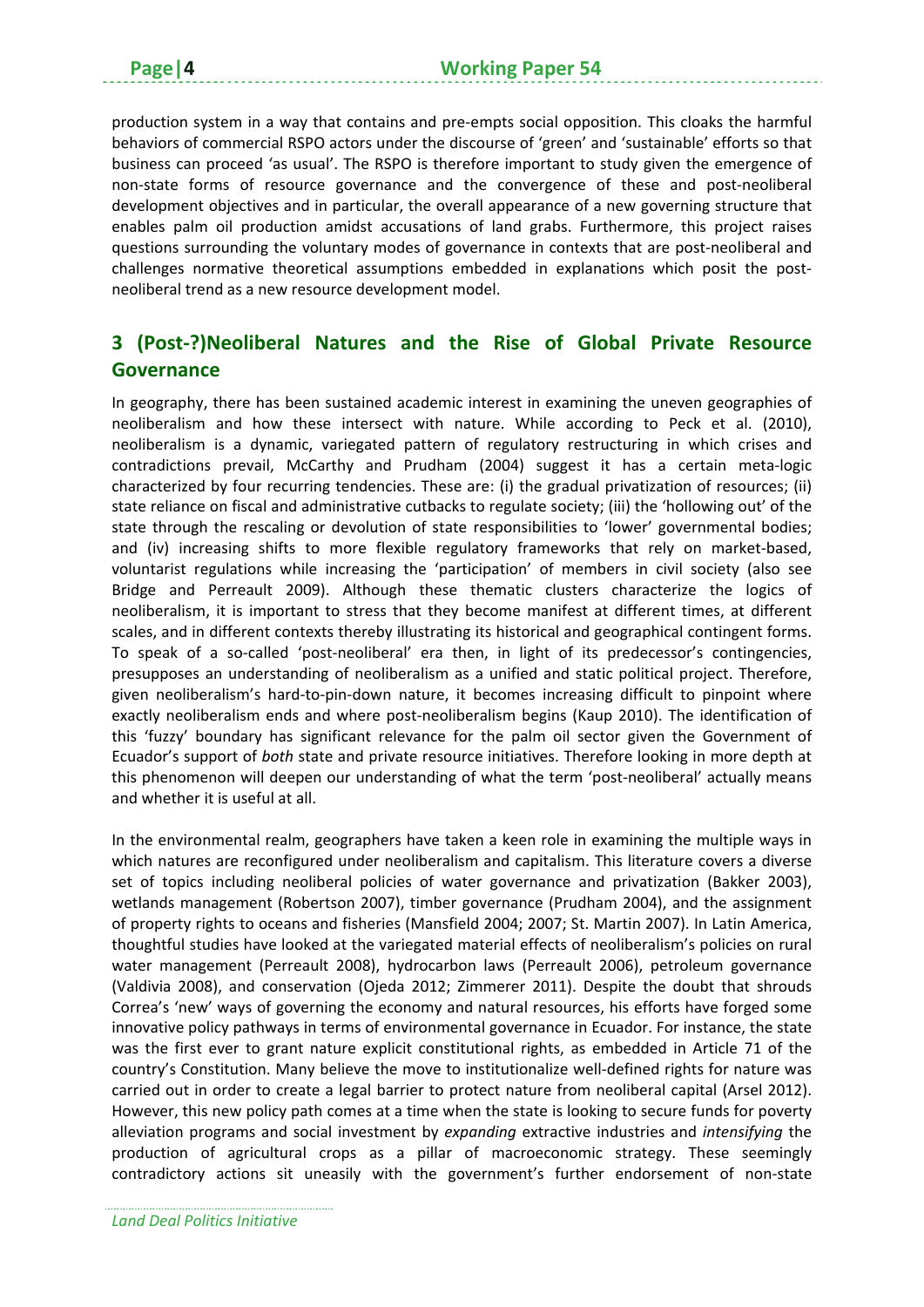mechanisms that incorporate a variety of actors – with an emphasis on private companies – to govern the agro‐industry through market‐based and self‐regulatory tools.

Novel to neoliberal resource governance is the wide array of actors involved in environmental decision‐making processes. Classified as 'governance beyond the state' (Swyngedouw 2005), environmental governance and negotiation processes have opened up to include a network of private actors such as experts, environmentalists, NGOs, and multinational corporations. Recent scholarship has highlighted the autonomous role of many of these actors in creating and disseminating knowledge, shaping powerful discourses on environmental problems and adequate solutions to them, influencing negotiations through ideas and expertise, and implementing solutions on the ground (Biermann and Pattberg 2008). The rise of these actors as important authorities in agenda‐setting and policy‐making has signaled the creeping privatization of global environmental governance, and more specifically, the emergence of multi‐stakeholder certification measures as a way to manage natural resources in more 'sustainable' ways. Voluntary environmental standards and codes of conduct such as the International Organization for Standardization (ISO) guidelines (Clapp 1998) and the Forest Stewardship Council (FSC) and Marine Stewardship Council (MSC) certification measures (Cashore et al. 2005; Pattberg 2005; Gulbrandsen 2009; Cummins 2004) are examples of governance structures developed with multiple actors to achieve good environmental behavior particularly among companies. While some contend that voluntary standards have the potential to improve hazardous working conditions and unequal terms of trade (Potoski and Prakash 2005), others remain critical of the intentions actually driving such efforts and dismiss the initiatives as new tools of 'greenwashing' (Greenpeace 2009; Pye 2010).

Despite their critics though, multi-actor governance initiatives appear to be growing in popularity. Another more recent manifestation of collaborative resource governance relevant to this project involves the emergence of 'roundtables', which are multi‐stakeholder platforms where private members are allocated decision‐making power (Schouten & Glasbergen 2011). Some examples of these include roundtables on sustainable palm oil, sustainable beef, responsible soy, and better cotton. Since 2003, the RSPO has gained significant institutional influence in governing the production of palm oil and has set the trend for the initiation of roundtables in other commodity chains (ibid). Initially convened by WWF and Unilever in Indonesia, the RSPO brings together major actors in the sector such as producers, smallholders, commodity chain actors and investors, and environmental and social NGOs to collectively devise production criteria. Since its inception, the RSPO has generated regional environmental and social standards by which palm oil is produced, with the ultimate goal of making 'certified palm oil' the global norm. It is believed that certified palm oil will address many of the sustainability issues often associated with the palm oil industry such as loss of biodiversity, rapid deforestation, and violation of social and environmental rights. Through consultative measures, the RSPO's executive board established the golden Principles and Criteria (or 'P&Cs' as they are referred to in official RSPO meetings) that are to be followed by any industry actors who would like to be recognized as a certified producer of sustainable palm oil. A national interpretation of the standards is initiated if there is enough civil society and commercial interest in a particular country, to ensure that voluntary actors implement similar industry standards across the country. The national interpretation process of the RSPO's P&Cs is usually organized and led by the national palm growers' association of that country. To date, countries such as Indonesia, Malaysia, Thailand, Papua New Guinea, the Soloman Islands, Nigeria, and Ghana have initiated and approved national interpretations of the P&C thus attempting to streamline production within the country. In Latin America, Colombia completed and approved its interpretation in 2011, thereby leading RSPO efforts in the region. Ecuador is in the early stages of interpreting the P&Cs so they align with, and not contradict national environmental laws and policies. Guided by the National Association of Palm Oil Cultivators (ANCUPA), the national interpretation of the RSPO's P&Cs is beginning to take shape. The most recent RSPO meeting in Latin America was held in Ecuador in 2012, thereby bringing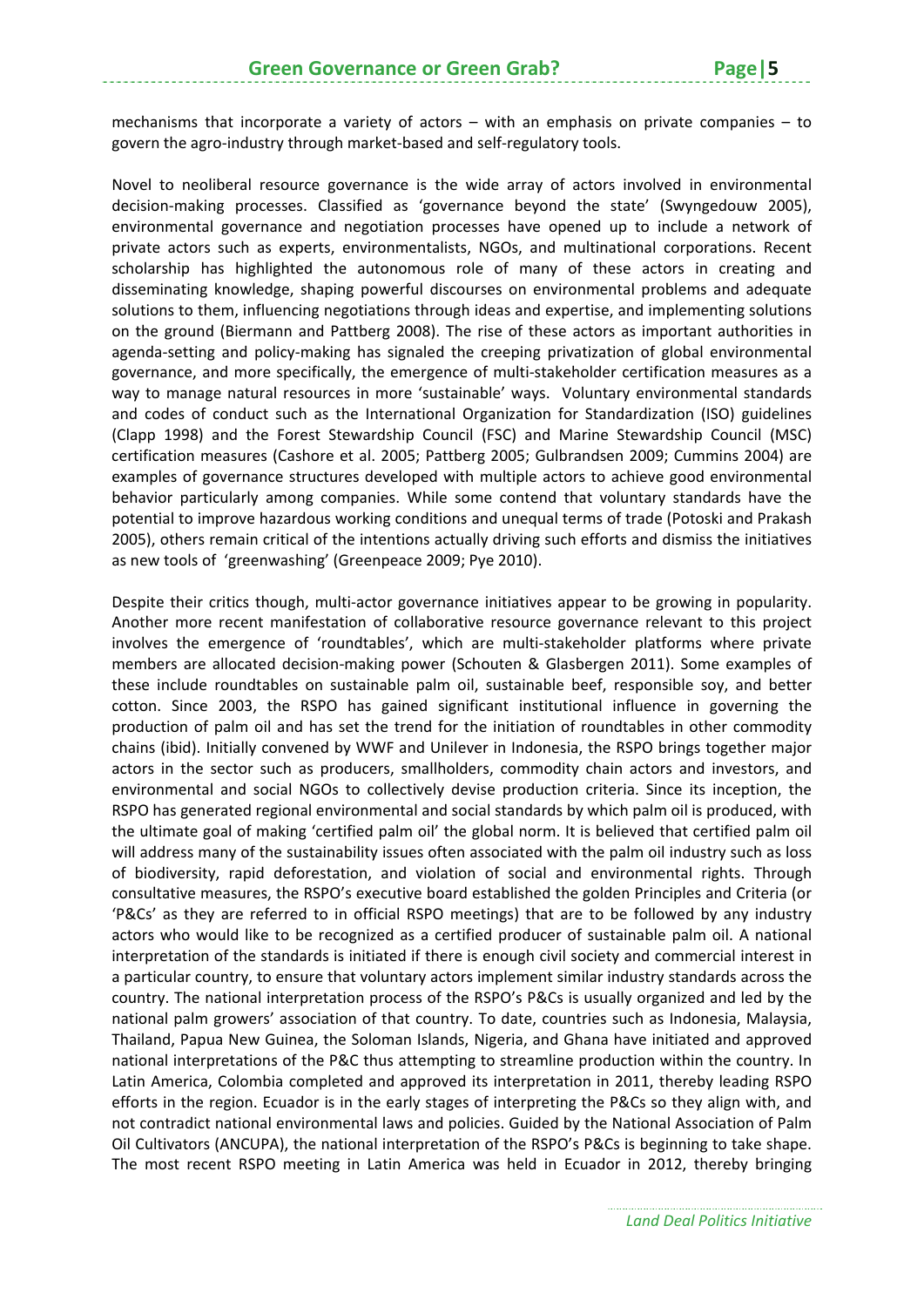together representatives from major companies involved in palm oil production and triggering fast recognition and uptake by major industry players. Corporate actors already certified by the RSPO in Ecuador include Industrial Danec, Industrial Ales, and La Fabril. The company Palmeras del Ecuador is in the later stages of having its membership application reviewed and approved while several other major companies such as Energy Palma and Agroparaiso South America have expressed serious interest in implementing the RSPO's production standards.

#### *3.1 The 'Conduct of Conduct' within the RSPO*

The gradual trend towards more participatory, non-state forms of resource governance and the opening up of space for diverse actors to engage in governing practices marks what many have termed the move from government to governance (Stoker 1998; Newman 2001; Kooiman 2003; Swyngedouw 2005; Taylor 2007). Such analyses emphasize power as being associated not with 'social control' but with 'social production' where power is negotiated between partners. Similar to governance theorists, scholars who have drawn on Foucault's theoretical framework of governmentality have become interested in how power is produced from a variety of sites and alliances 'at a distance'. Government, understood in the Foucauldian sense, is mainly concerned with 'the conduct of conduct…the right disposition of things' (Foucault 1991). Put in another way, governmentality for Foucault was concerned with strategies of political rule enacted by those seeking to shape and control human relations through multiple calculated and complex practices. This was not achieved through coercive control, but through a more complex and subtle diffusion of techniques and forms of knowledge. By replacing the forceful imposition of law with normalizing exercises and the construction of knowledge, populations would accept certain modes of government because they would be deemed 'appropriate' (Foucault 1991). It is significant to note that the structuring of the possible field of action of individuals does not necessarily signify that power is used *against* the interests of others in an intrinsically *bad* way (i.e. removing the liberties of others); rather it highlights the multiple dimensions of the guiding tendencies of power. Using governmentality as a theoretical base, this paper examines the RSPO as a space of convergence whereby control is implemented not by force but by the circulation of various truths, discourses, methods, and practices about palm oil. For the RSPO then, a central concern is *whose* knowledges are being conducted in this governing space and *through what means*. Answering these questions will clarify the forms of knowledge that are deemed 'acceptable' within the RSPO space and whose interests they represent and/or reinforce to the determent of other actors.

#### **4 Green Governance or Green Grab?**

The RSPO deploys several governing processes to structure the palm oil industry in a way that maintains high levels of agro‐production while addressing and containing social and environmental problems – albeit temporarily. In this section, I discuss three major processes and their disciplining effects that are encompassed by Ecuador's National Interpretation of the RSPO's P&Cs in Ecuador. These processes appear to address many historical social and environmental problems, but I argue they may facilitate the commodification and unequal ownership of land, thus leading to the onset of green‐grabbing activities.

#### *4.1 Land-titling*

A major requirement that qualifies an industry actor (such as a palm oil processor, trader, or grower) to be a certified member of the RSPO is the demonstration of official title to land that is being cultivated. This general policy is embedded in Criterion 2 of the RSPO's P&Cs, which refers to general compliance to applicable laws and regulations of the home country. Criterion 2.2 states that certification is given if "*The right to use the land can be demonstrated, and is not legitimately*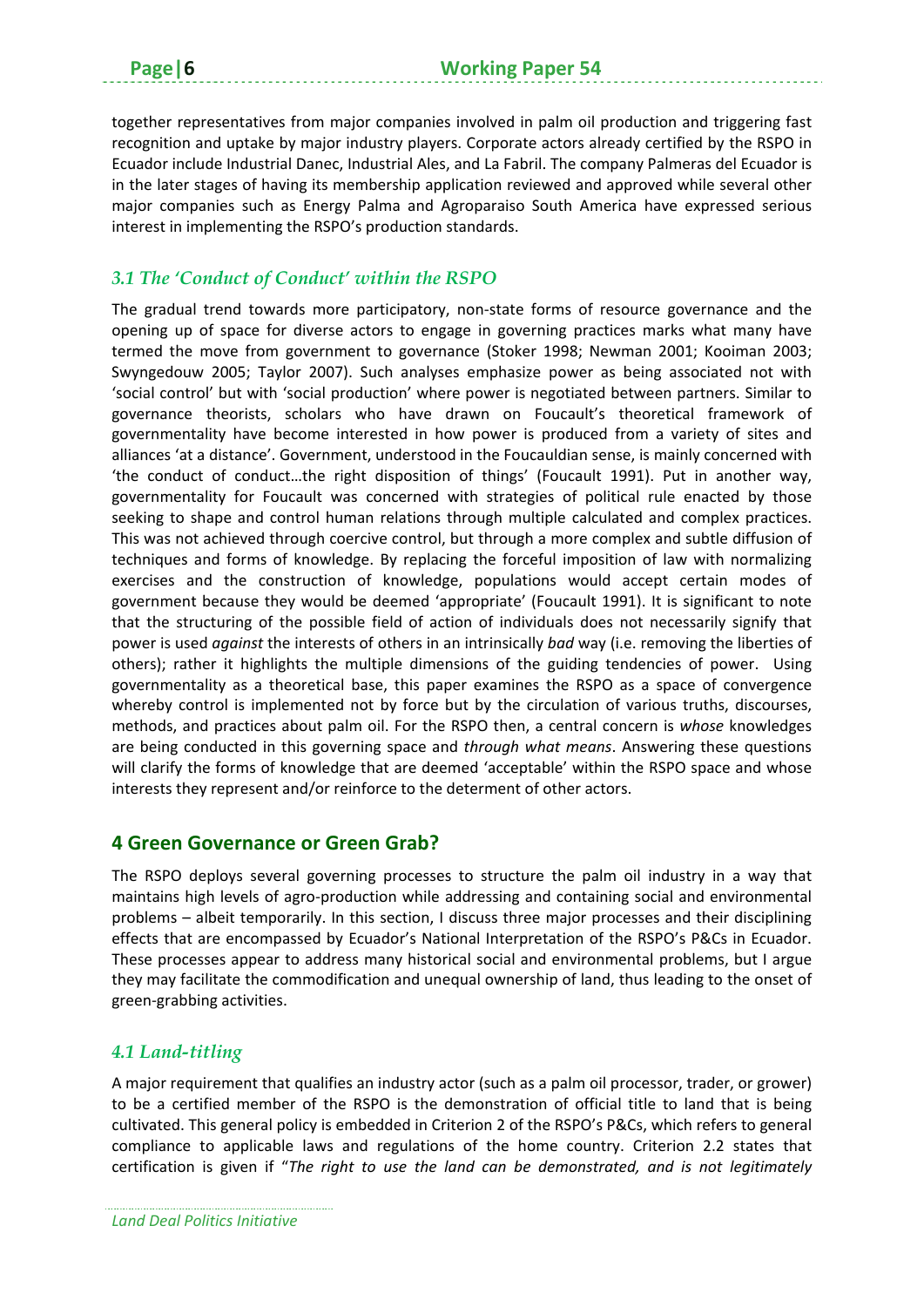*contested by local communities with demonstrable rights"* (RSPO's P&Cs 2007). Official 'indicators' which confirm that this criteria has been met are legal documents showing ownership of the land, documents which show the actual legal boundaries of the land, evidence which demonstrates that consultative practices have been carried out with previous occupants or owners, and that fair compensation has been given. A similar criterion is targeted toward independent farmers, or smallholders as they are referred to in RSPO literature. According to official RSPO documentation,

*"independent smallholders while very varied in their situations are characterised by their: freedom to choose how to use their lands, which crops to plant and how to manage them; being self‐organised, self‐managed and self‐financed; and by not being contractually bound to any particular mill or any particular association. They may, however, receive support or extension services from government agencies".*

RSPO 2010

In Ecuador, the majority of independent farmers are represented by ANCUPA who also facilitates the smallholder RSPO certification as well. According to the organization, they represent 6,000 cultivators in Ecuador. In terms of land holdings, it is estimated that approximately 3% of all independent cultivators own over 100 hectares of palm plantation while 97% own less (SIPAE 2011).

In order to address and further prevent social and environmental conflicts from emerging due to palm oil expansion, land registration is made mandatory. At the most recent Latin American RSPO meeting in Ecuador, this process was strongly promoted to companies as a way to address current conflicts with communities surrounding palm oil plantations as well as a method to prevent future conflicts. To independent farmers attending the RSPO meeting and even during follow‐up regional workshops on the RSPO process in Ecuador, representatives from ANCUPA praised land registration as a 'progressive' measure that is 'a‐must' due to its likelihood of preempting conflict even before it starts. With land registration and proof of land ownership, it is believed that no other third party – company or community – can contest ones claims to land. This will lead to smooth relations with surrounding communities and ultimately a problem‐free plantation environment.

Within the RSPO, the registering of private property can be interpreted as a positive practice that can lead to future social and financial gains for society. As Feder and Nishio (1999) and other mainstream scholars working on land tenure issues would agree, land titling has the potential to bring many benefits such as more land security, agricultural productivity, access to a larger selection of credit and bank loans, and a general higher value associated with the land (Firmin‐Sellers and Sellers 1999; Durand‐Lasserve et al. 2007). In Ecuador, land issues are large in number and are very complex as it is widely agreed that the country's land distribution is severely unequal (Pichón 1997; Deere et al. 2013). It is estimated that many properties in Ecuador lack land title. For example, the International Development Bank estimates that 12% of all 2.7 million rural properties in the country lack title with 60% of those lacking current records (USAID‐Ecuador 2011). Organizations such as USAID have pushed the practice of land titling in Ecuador as a way to combat weak bureaucratic processes and poor and corrupt record‐keeping and more importantly, as a way to increase access to formal urban land markets especially for the poor, to strengthen women's rights, to support indigenous rights to land and forest resources, and to mitigate deforestation (ibid). But as other critical scholars have discussed (for example, Hirsch 2011), the practice of land titling is very contested, with many divided on what exactly the advantages are and for whom. A key observation related to land registration as a necessary requirement for RSPO certification is the fact that land titling makes lands 'market-ready' and more susceptible to land-grabbing practices. Although this may not be the original intention, purchasing a land title enables plots of land to be 'taken up' more easily by market-based mechanisms like the RSPO regime since they become more 'legible' to market representatives and therefore can be commodified at an increasingly rapid pace. The RSPO's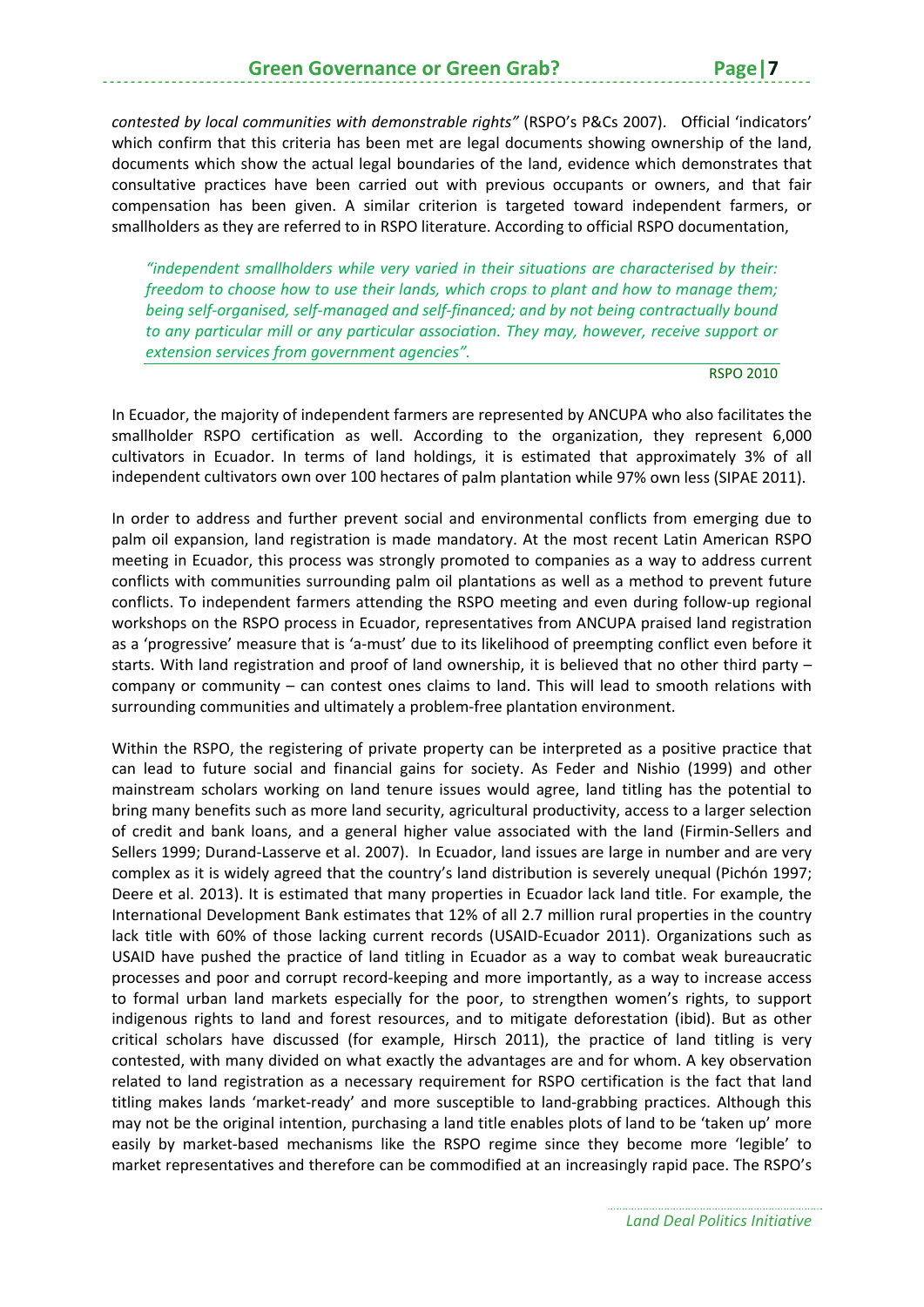national interpretation is not the only market‐based mechanism in Ecuador that facilitates the commodification of land. The government's conservation program known as 'Socio‐Bosque' is a payment for ecosystem services scheme which provides direct financial incentives to individual land owners and local and indigenous communities to protect hectares of native forest and ecosystems. At the most recent RSPO meeting in Ecuador and during follow‐up interviews with government representatives, market‐based mechanisms such as the RSPO and Socio‐Bosque were lauded as progressive initiatives that figure as a solution to environmental problems which also have the potential to address issues of poverty. As with RSPO certification, the rationale for land titles remains the same: participants in the program must possess formal land title so that landholders can easily be identified and social conflicts can be avoided (de Koning et. al 2011). Since the program's initiation in 2009, the government has embarked upon a rigorous plan to assist groups and individual to formalize their landholdings, however the project has proved extremely costly and time‐ consuming (ibid).

Along with making land more legible so that it can be assimilated into market-based mechanisms more readily while increasing the land's vulnerability to land‐grabbing practices, other problems associated with land registration and its requirements can be noted. For example, in the case of the RSPO, land titling does not necessarily prevent conflicts from occurring. This is true in the case where there are several legal systems functioning in a given location. In Ecuador, the *Ley of Comunas* (Law of Communes) is an institution that allocates legal communal and ancestral recognition of land, among other things, to registered *comunas*. (Becker 1999). This system, which gives administrative powers to populations who share communal resources, is an autonomous one that functions within the centralized system of Ecuador's government. Despite, however, *comunas* having legal title to their land, certain palm oil companies have taken advantage of this 'system within a system' context and the ambiguities that it engenders to illegally accumulate land. For example, research has shown particularly in the Eloy Alfaro region which is an area inhibited by many Afro‐Ecuadorian *comunas*, that a palm oil company continues to steal land and not give fair compensation to surrounding populations. It does this by not recognizing the land claims of Afro‐Ecuadorian *comunas* and their autonomous governing framework and instead insists that the country's centralized governing system is the one that should govern land claims (author's own research observations).

The application process through which one can obtain land title and later RSPO certification provides another opportunity for palm companies to accumulate and monopolize land. To apply for land title in Ecuador, one needs to provide a cadastral map showing the exact coordinates of the property to be registered. To many smallholders and communities, the fees associated with having a land survey conducted and maps produced are extremely high and almost impossible to afford. But companies have taken advantage of this situation to increase their land holdings. For instance, it is noted that one particular Ecuadorian palm oil company made efforts to formalize their land claims and therefore hired teams to survey and measure their plantations. The company offered these same services to surrounding communities as a 'free' service since the company was having the work completed anyway *and* they were also aware that the communities were interested in registering their land. The communities agreed. But after the surveys were completed and the maps were generated, community members whose land neighbored the company and was located in strategic expansion zones began being pressured by company representatives to sell their land to them. This happened because the company now possessed copies of all official information showing the exact demarcations and measurements of land claimed by surrounding communities and therefore knew exactly who to target (author's own research observations).

*Land Deal Politics Initiative*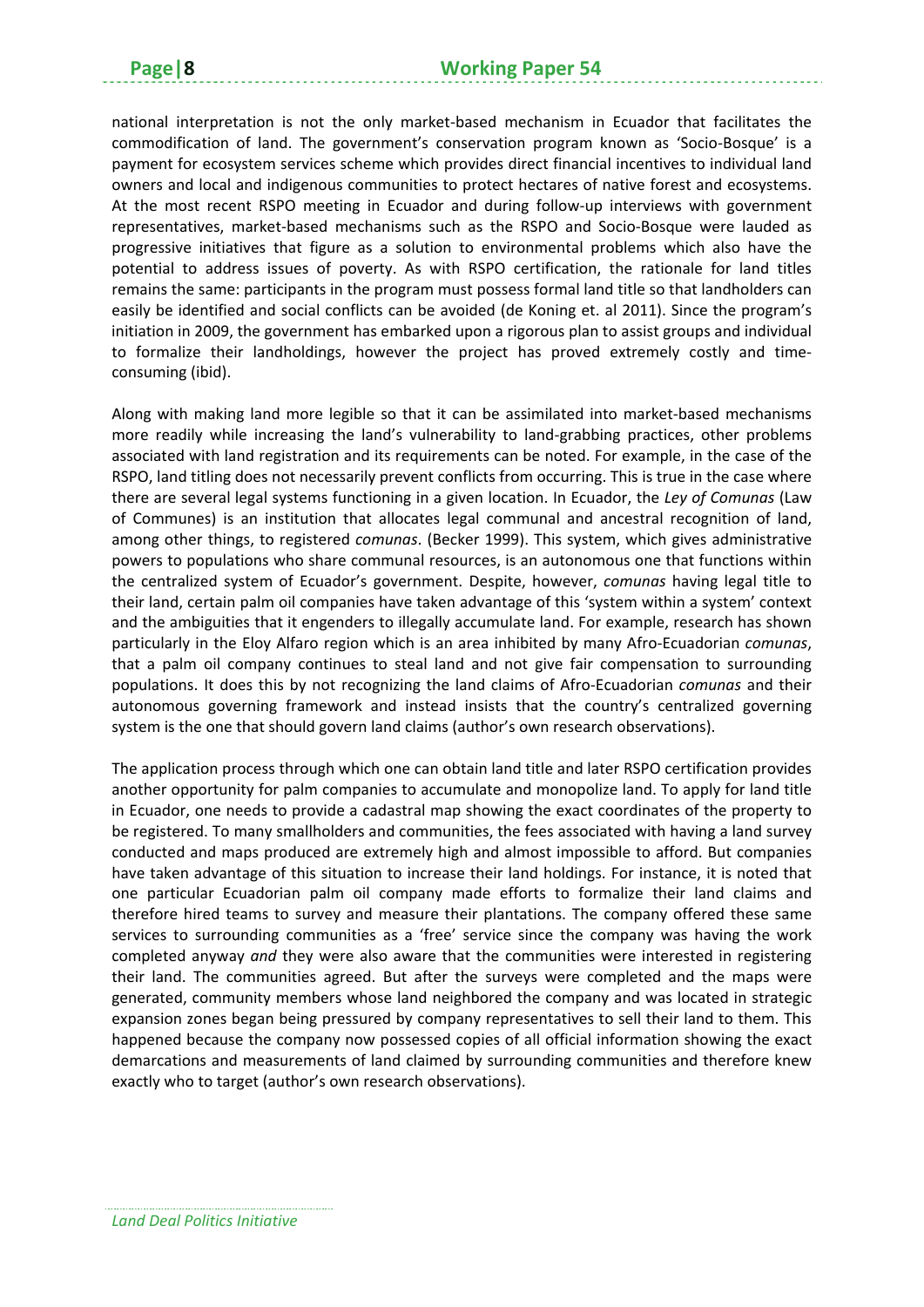#### *4.2 Stakeholder participation in RSPO meetings and Ecuador's National Interpretation*

Besides outlining specific standards that certified members must abide by, the RSPO regime deploys consultative activities that involve a wide array of stakeholders in the palm oil industry to help identify and frame important issues. Since the RSPO is known for 'setting the bar' in terms of agricultural roundtables, the RSPO and its executive board widely promote the fact that representatives from NGOs are invited to take part in the criteria‐setting meetings of the institution. At the global level, four NGOs have official NGO status in the RSPO. These organizations include: Sawit Watch, WWF International, Conservation International, and Oxfam. In order to translate the global standards into ones that are more appropriate to a specific country context, a convening organization in the country is identified (in this case, ANCUPA in Ecuador) who then is required to have several major civil society organizations involved in the national interpretation process. This process can take up to two years from start to finish. In Ecuador, the national interpretation process has attempted to include some of the country's biggest and well-known environmental NGOs and development organizations, such as Acción Ecológica, WWF‐Ecuador, and SNV‐Ecuador. So far, the process has included the submission of the Ecuadorian version of the P&Cs to these organizations with accompanying invitations to local RSPO workshops and meetings near palm-growing environments. Organizations are asked to read the national interpretation and its principles and eventually submit comments back to ANCUPA representatives. Following this step, a final draft containing the revised document will be sent to the RSPO's Executive Board for final approval.

Although the RSPO aims to include a variety of stakeholders in decision‐making and standards negotiations, some important actors in the environmental sector have been left out of the collaborative process thereby raising important questions about the existence of opposition within the forum and the actual definition of 'participation'. As mentioned above, a variety of environmental and development organizations have been invited to become involved in RSPO decision‐making processes however not all organizations have made the decision to take part in its processes. Ecuadorian organizations that are active in the RSPO regime and its decision‐making are WWF-Ecuador and SNV-Ecuador – organizations that support the idea of market-led sustainable development. Conspicuously absent from the RSPO's activities is the more outspoken organization Acción Ecológica, who dedicates a significant portion of its programming to raising awareness about and rallying against monoculture agriculture and biofuel materials such as palm oil. Maintaining strong connections to indigenous groups and organizations, the NGO is also very much opposed to corporate domination of the agricultural sector and has refused to fulfill a negotiating role with corporate actors in previous instances. When asked why this organization was not a formal member in RSPO meeting talks, a representative from ANCUPA responded by saying that the organization had been contacted but showed no interest in taking part in any of the RSPO meeting events or national interpretation activities. Regardless, ANCUPA plans to go ahead with the national interpretation (personal interview 2012). The absence of Acción Ecológica from the RSPO draws attention to the need for more examination into how resistance and articulations of alternative agendas are managed *within* voluntary regulation and roundtable fora. The RSPO's lack of further investigation into the reasons behind Acción Ecológica's rejection of participation raises interesting questions surrounding the social regulation of contestation within the RSPO as this move can be viewed as a means to govern the behaviors of potential resisters to the palm oil industry *alongside* regulating the behaviors of private investors so they are socially more responsible.

#### **4.3** *The RSPO's meeting culture and the facilitation of enclosures*

In analyzing the production and circulation of knowledge in meeting settings, it is important to direct attention to how actually existing multi‐stakeholder meetings are organized, run and promoted. This is because as market‐based tools like the RSPO become more common and powerful mechanisms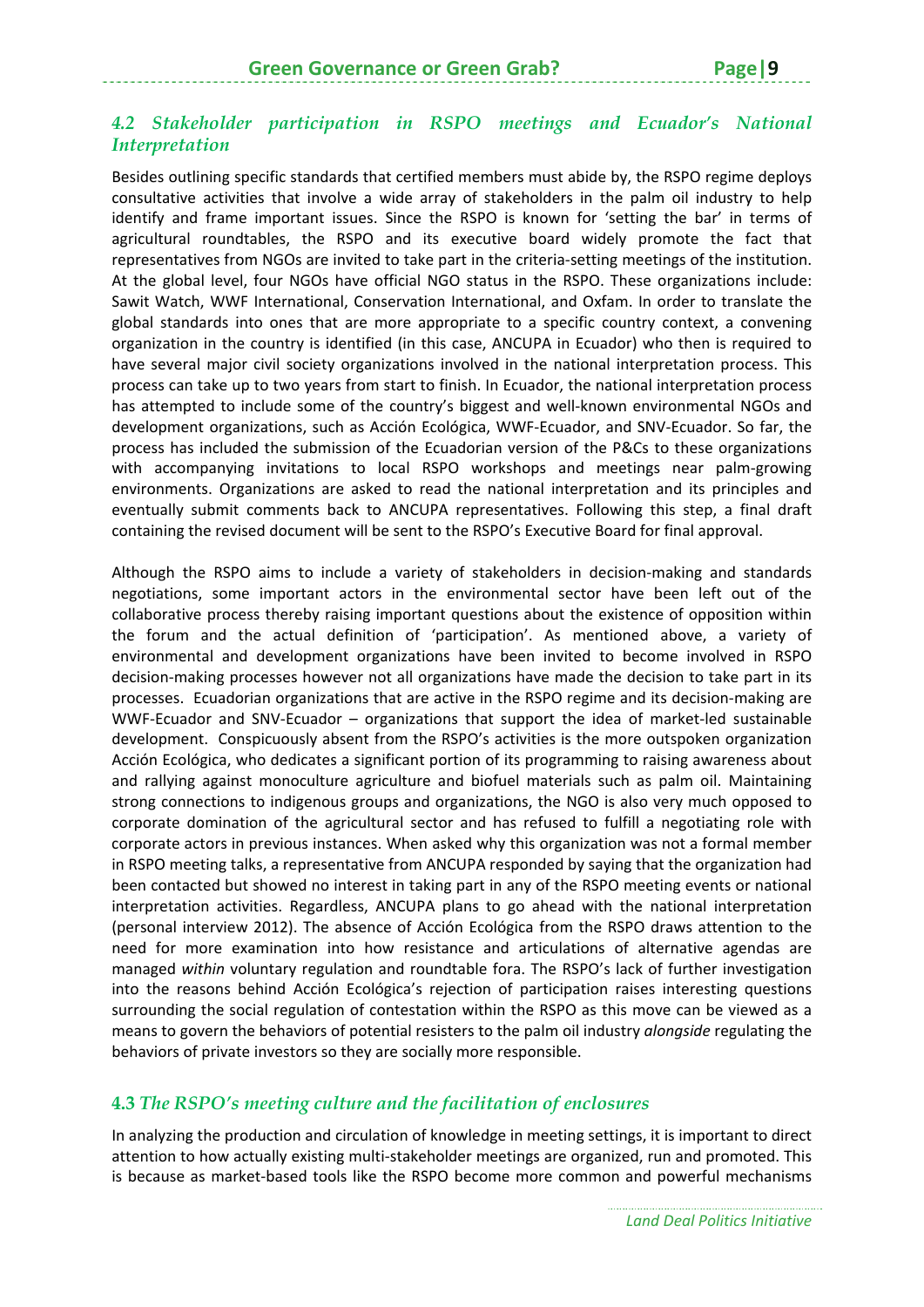through which to manage and control the environment via capitalist relations, they begin to play a key role in deciding how conflict or dissent occurring in the multi-stakeholder meetings is managed. Also, such meetings 'set the bar' in how the industry itself is seen and interpreted by attendees and eventually the networks they are a part of. In this way, meeting culture plays an extremely powerful role in governing the conduct of industry actors and the industry itself. In his provocative piece that examines the performative aspects of conservation governance, MacDonald (2010) points to meeting culture as a central 'site' through which regimes such as conservation are shaped and structured. Therefore, because meetings have long‐term effects in terms of their institutional and organizational actions, it is crucial that we study the events that facilitate the intentional interactions between key players in such regimes. MacDonald identifies three effective concepts through which meetings can be analyzed. These three devices – structure, orchestration, and spectacle – will be used to view some important elements of the RSPO meeting forum.

#### *Structure*

Structure is a major component in meeting analysis because it directly affects the ways in which knowledge is legitimized and transmitted and dictates what types of interactions are possible. These outcomes have direct effects on material struggles in more localized settings. For instance, the most recent RSPO meeting in Latin America was held in Quito. Although this city is Ecuador's business center along with Guayaquil, it is quite far from many of the palm‐growing 'hotspots' such as outside of Coca (in the Amazon region) and San Lorenzo (in the Coastal region). This issue automatically excludes many farmer stakeholders from attending. Another structural issue that prevents actors from attending RSPO meetings is the high price tag attached to the entrance fee for the conference. For the most recent meeting held in 2012, the registration fee started at \$200 USD, meaning that if any smallholders wanted to attend the conference, they most likely had to seek out sponsorship from an NGO or the cultivator's association ANCUPA to subsidize their attendance. The official language of the RSPO meetings is another structural issue that highly influences the topics that are discussed and how interactions take place. Although a majority of the last RSPO meeting was conducted in Spanish, many of the official documents shown during the conference were not translated from the RSPO's official language of English. As stated in a presentation by ANCUPA during the global RSPO meeting in Malaysia in 2011, the fact that English is the official language of the conference alienates industry stakeholders who do not speak the language, particularly farmers (ANCUPA 2011). These elements significantly structure 'how' palm oil governance is enacted and what issues receive the most attention. Given the evidence above, the RSPO is an inherently exclusive forum that mostly caters to the interests of large commercial actors. It is very difficult for more locally based actors to participate in such meetings due to the distance factor, expensive costs and language barriers involved. Because of these factors, the more pressing issues relating to livelihood practices are not discussed in order to make room for capitalist income‐generating topics such as sustainable management practices of plantations and soil. In terms of civil society actors, only pro‐capitalist organizations were official speakers during the RSPO meeting, such as WWF‐ Ecuador.

#### *Orchestration*

Orchestration refers to the coordination of the events within the meeting. These events are key as they draw actors together to form the general assembly of the RSPO meeting and inform the discussion that takes place. Typical RSPO meetings take place over the course of three days and are jam-packed with panels and sessions mostly led by industry 'bigwigs'. As was the case for the last RSPO meeting in Ecuador, sessions were organized each day around cluster themes such as 'Social Considerations in the RSPO Vision', 'The Reality of Sustainable Palm Oil', 'Market Objectives of Certified Palm Oil', and 'Agricultural Best Practices of Sustainable Palm Oil'. Although the sessions were informative, they did not include any formal opportunity for 'real-life' experiences of Ecuadorian farmers to be shared with the general RSPO attendees. Orchestrating the RSPO meeting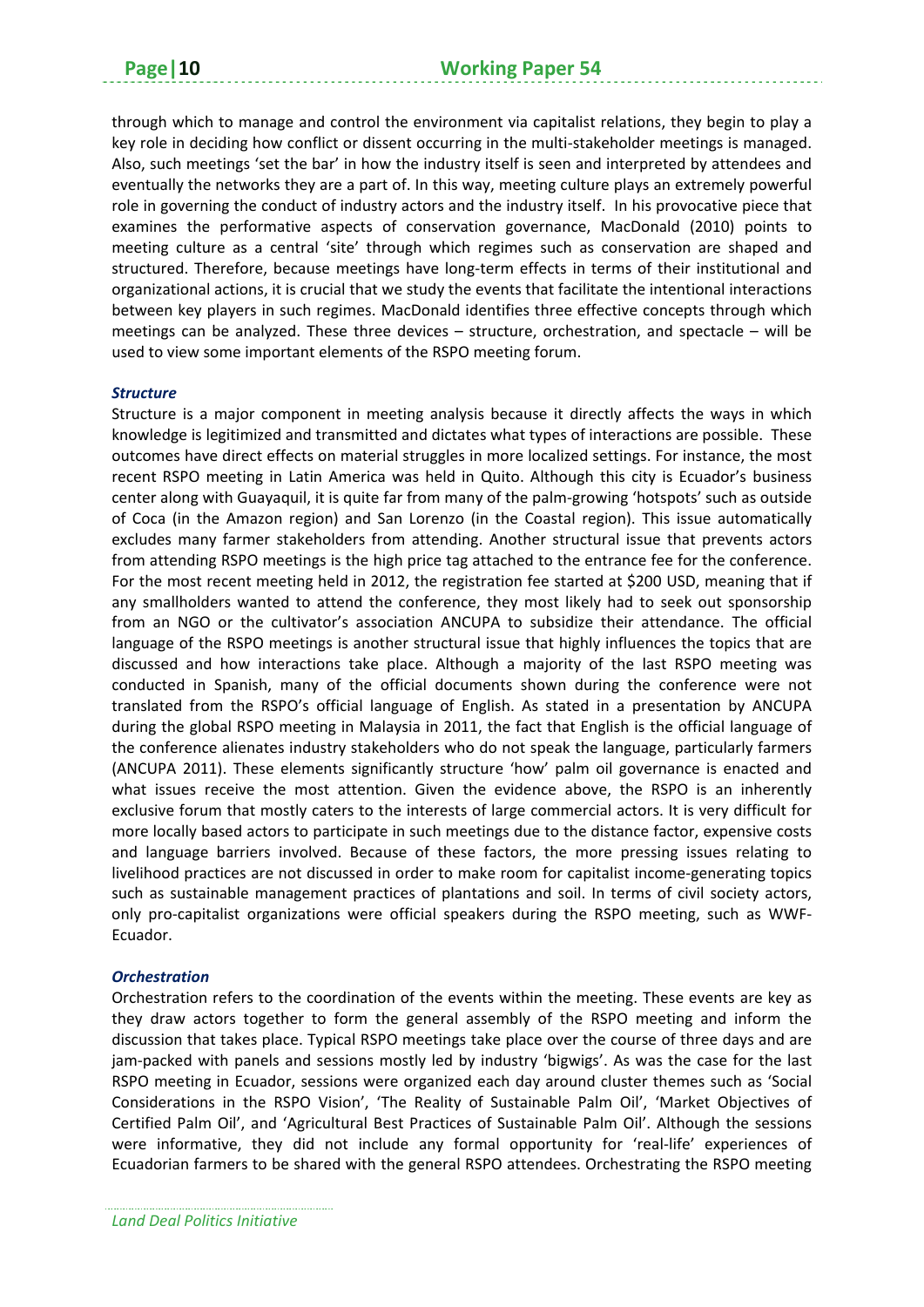in a way that does not incorporate actual palm oil farmers creates a 'sanitized' picture of the palm oil industry. Furthermore, it obscures the numerous conflicts relating to land and unjust labor arrangements because there is no organized space for these issues to be discussed. Therefore, conference attendees leave the meeting without being exposed to the harsh realities surrounding the palm oil industry in Ecuadorian local agrarian spaces.

The RSPO's ability to conceal the controversial issues surrounding the palm oil industry is also evident when analyzing the agenda for the 'delegate fieldtrip' which was an excursion planned for RSPO meeting attendees who wanted to observe the Ecuadorian palm oil industry 'in action'. The meeting's program proudly boasted a technical visit that "…will allow the opportunity to see the beauty of palm oil production zones and its harmony with the Ecuadorian Amazon" (RSPO2012.com 2012a) in the province of Sucumbios. This field trip was designed to introduce excursion participants to the viable economic livelihood strategies of the Ecuadorian palm oil industry as provided by the company, Palmeras del Ecuador. What the orchestration of this field trip *did not* show was the major human-rights violations and cases of land dispossession that take place in Ecuador – events that are largely linked to military, territorial, and political conflicts within the country, particularly in the Amazon region where participants were taken as well as in the pacific lowlands near the Ecuador‐ Colombia border. Rather than exposing RSPO meeting attendees to the dangerous politics of palm oil violence, attendees were shown a 'brighter side' of the industry, which illuminated the 'opportunities' and 'benefits' in a relatively conflict‐free area. For example, Palmeras personnel proudly showed off the company's clean water filtration system – a system that removes harmful chemicals used in the cultivation of palm and circulates it back to the local natural water source so that it can be consumed by neighboring communities. Therefore, orchestration in terms of how the meeting is run plays a powerful role in setting the tone of the meeting by presenting the supposed 'facts' of organized resource governance.

#### *Spectacle*

This analytic of meeting culture refers to the production mechanisms that configure the aural and visual experiences of attendees. Analyzing the spectacle nature of meetings regarding contemporary resource governance is important because according to MacDonald (2010: 267), "spectacle imposes a sense of unity onto situations of fragmentation and isolation; and spectacle is an omnipresent justification of the conditions and aims of the existing system". In the context of the RSPO, the element of spectacle plays a crucial role in circulating and perpetuating the dominant discourses of 'green' capitalism and development. This is demonstrated when reviewing the floor plan of the most recent RSPO meeting referred to above. The floor plan resembled a trade fair of sorts, with stalls housing palm oil industry actors trying to sell their products in the front part of the conference venue and a plenary hall in the back of the venue that accommodated seating for a few hundred people ('Floor Plan', RSPO2012.com 2012b). Official numbers state that there were over 350 people in attendance. Building on MacDonald's insights, this bounded space gives the impression that the palm oil sector is a seamless, conflict-free industry that is constituted by palm oil buyers, sellers and the deals that are made between them. Furthermore, the RSPO gives the impression that whomever and whatever is contained within the meeting hall *is* the palm oil industry. In its totality, the spectacle of the RSPO sends the message that high-profile forums complete with flashy stalls and business meetings are the *correct* way to way to address injustices in the production of palm oil. There is little thought given to the fact that the RSPO meetings might in fact be the cause for the persistence of social inequalities and loss of livelihoods for many palm oil growers.

#### **5 Conclusion and further discussion points**

Throughout this paper, I have argued that the RSPO governance regime is involved in normalizing palm oil development as a 'good' industry through governing processes that further legitimize a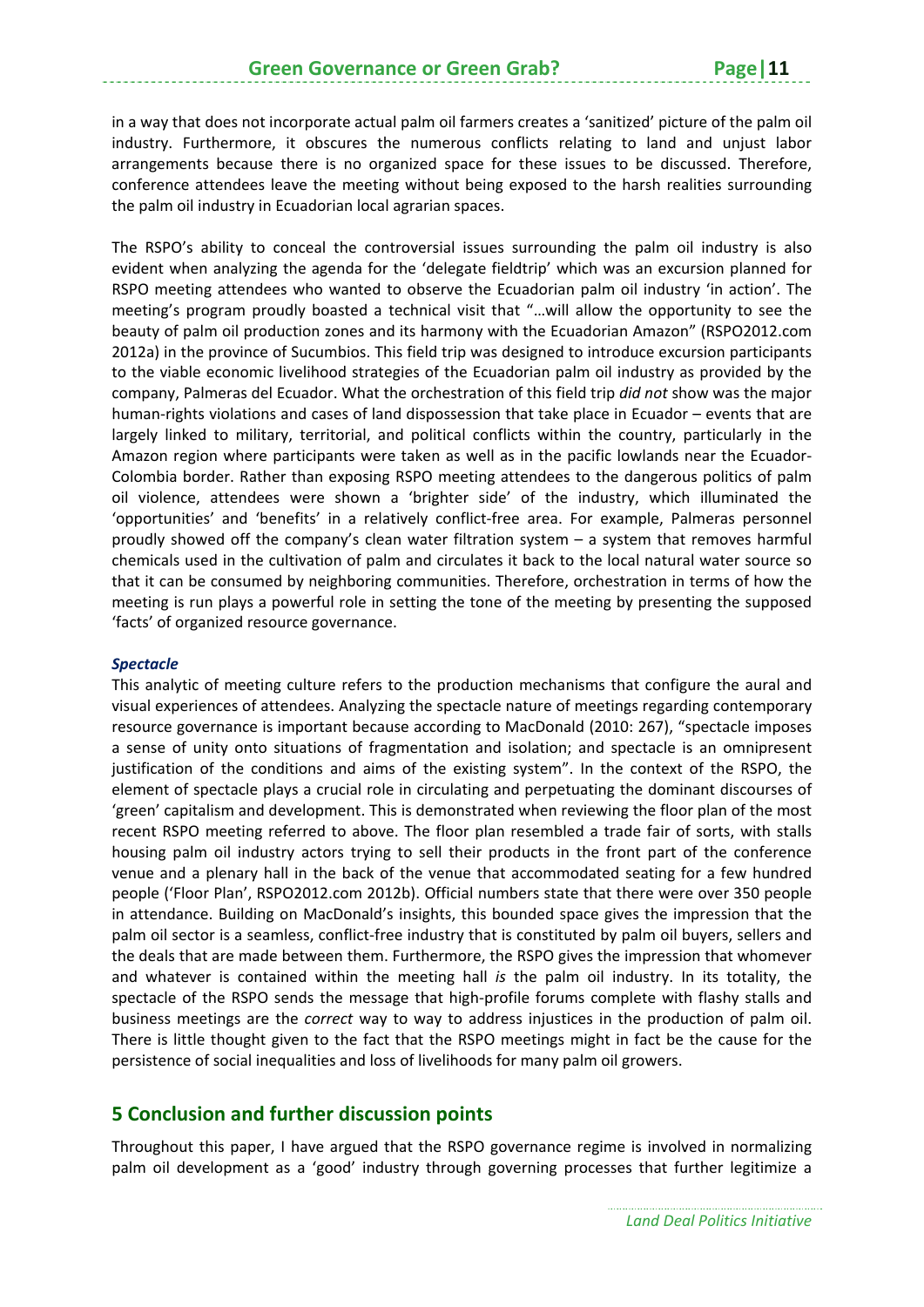controversial industry and conceal its many problems under the cloak of social and environmental improvement. By establishing certain principles and criteria based on supposedly 'sustainable' practices and requiring all commercial actors to follow them, the RSPO universally codifies the 'green' aspects of these practices as non‐negotiable standards of the industry, ultimately sanctioning cases of land dispossession and facilitating incentives for new forms of land enclosures. Given a closer examination, the RSPO and its unfolding governing processes in Ecuador are revealed as extremely flawed. For example, making the possession of formal land titles a major requirement for companies and groups of smallholders to qualify for RSPO certification, in some cases, prepares land for commodification and further uptake by market-based environmental programs. In other cases, land titles do not prevent conflicts from emerging and in fact they can aggravate disputes. Although I am not arguing that all land registration and titling is inherently bad, I believe that more attention must be brought to why land titling is being encouraged and who stands to benefit from this practice, and especially, what the effects might be. Actual RSPO meetings and stakeholder activities remain important elements when analyzing enclosure‐facilitating processes of the RSPO. For instance, some of Ecuador's more outspoken NGOs have refused to take part in the designing of a national RSPO framework. Rather than further examining the causes behind this refusal of participation, the RSPO convening body is interpreting this non‐participation as an approving 'green light' rather than opposition that could trigger a re-evaluation or a complete dissolution of the RSPO regime. In light of these findings Foucault's notion of the 'conduct of conduct' in relation to collaborative spaces becomes particularly important as it highlights how powerful actors act to define terms of engagement while seeking to maintain their dominance, *in practice.* In this way, the RSPO can be interpreted as a mechanism used to preempt and control public contestation, shaping it in a way that supports capitalist environmental objectives. Additionally, meetings are structured in a way that shows 'the bright side' of the palm oil business and the positive business opportunities that can arise from further involvement in the RSPO and continued palm expansion. This kind of structuring of environmental meeting culture has major implications for the way the Ecuadorian palm oil industry is understood since it creates a sanitized impression of the sector that is free from its violent realities. This observation highlights the need to see meetings as actual research 'sites' and for more academic research to examine the inner‐dynamics of governance meetings and the effects these have on environmental sectors.

#### **References**

- 1. Acción Ecológica. (2001). *San Lorenzo y Las Palmicultoras.* Retrived March 17<sup>th</sup> 2012 from http://www.accionecologica.org/bosques‐y‐plantaciones/monocultivos/informes/94‐san‐ lorenzo‐y‐las‐palmicultoras.
- 2. Albán, M. A., & Cárdenas, H. (2007). Biofuels trade and sustainable development: The case of Ecuador's palm oil biodiesel*.* Working Paper. International Institute for Environment and Development.
- 3. Arsel, Murat. (2012). Between 'Marx and Markets'? The State, The 'Left Turn' and Nature in Ecuador. *Tijdschrift voor economische en sociale geografie, 103*(2), 150‐163.
- *4.* Asociación Nacional de Cultivadores de Palma Aceitera (ANCUPA). (2011). *RSPO in Ecuador/Latin America: Perspectives and Challenges.* Powerpoint Presentation, November.
- 5. Asociación Nacional de Cultivadores de Palma Aceitera (ANCUPA). (2013). *Palma Aceiteraen Ecuador y su experiencia frente a RSPO.* Presentation given by Franciso Naranjo at the IIII Latin American RSPO Meeting in Honduras.
- 6. Bakker, K. (2003) A political ecology of water privatization. *Studies in Political Economy,* 70.
- 7. Bebbington, Anthony, & Humphreys Bebbington, Denise. (2010). An Andean Avatar: Post‐ Neoliberal and Neoliberal Strategies for Securing the Unobtainable. *New Political Economy*, 16(1), 131‐145.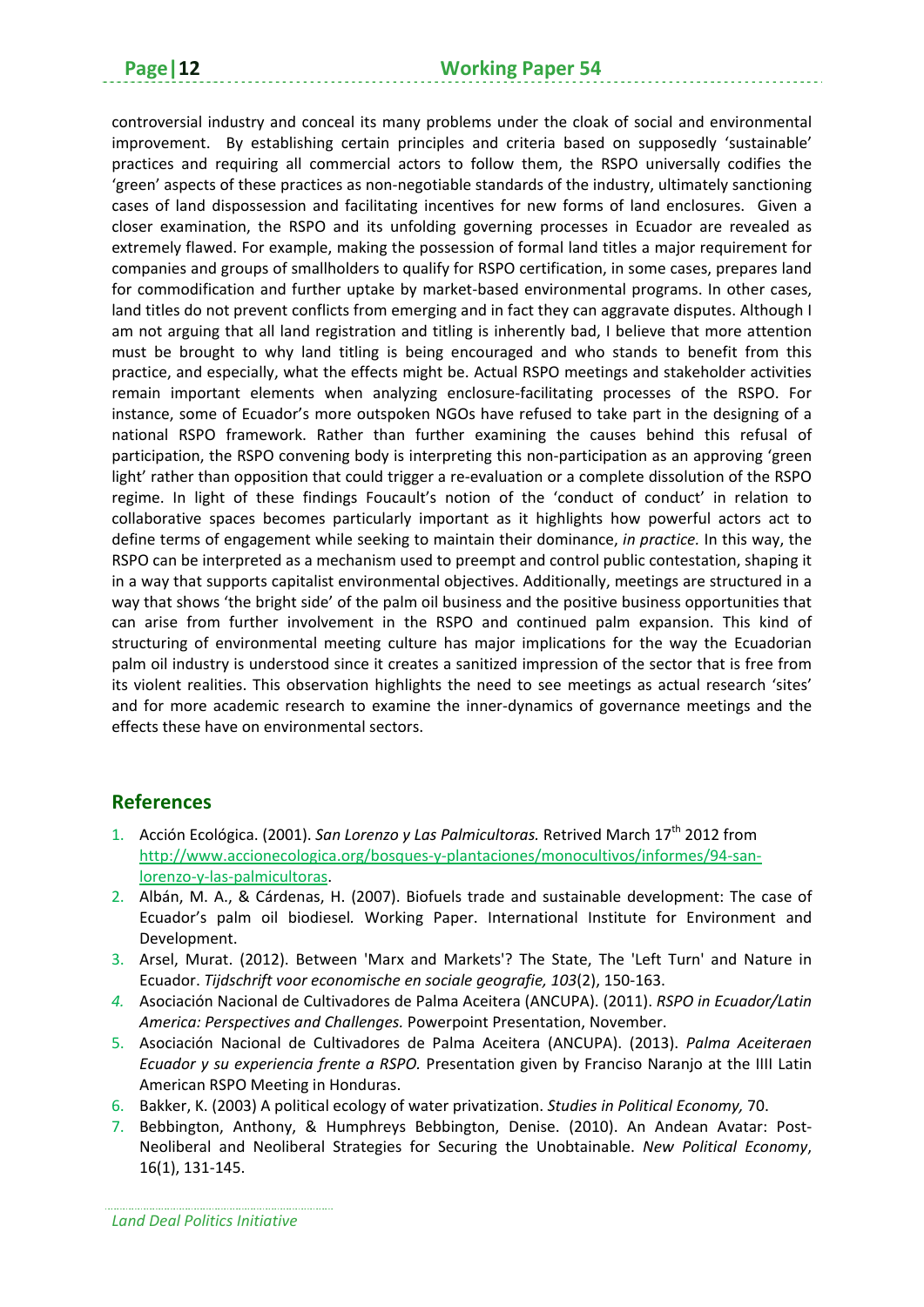- 8. Bebbington, A. J., & Bury, J. T. (2009). Institutional challenges for mining and sustainability in Peru. *Proceedings of the National Academy of Sciences*. doi:10.1073/pnas.0906057106 *over* Livelihood and Rural Territorial Development in the Andes. *World Development* 36(12).
- 9. Becker, M. (1999). Comunas and Indigenous Protest in Cayambe, Ecuador. *The Americas, 55*(4), 531‐559.
- 10. Becker, M. (2009). Ecuador: Left Turn? September-October. Retrieved on January 11<sup>th</sup>, 2013 from http://www.solidarity‐us.org/node/2367.
- 11. Benalcázar, W. (2009). Esmeraldas pierde su bosque tropical. *El Comercio, Ambiente19*.
- 12. Biermann, F., & Pattberg, P. (2008). Global Environmental Governance: Taking Stock, Moving Forward. *Annual Review of Environment and Resources, 33*(1), 277‐294.
- 13. Biopact. (2008). Ecuador's Correa to kickstart biofuels to fightenergy crisis. Retrieved on January 30<sup>th</sup>, 2012 from http://news.mongabay.com/bioenergy/2008/08/ecuadors-correa-to-kickstartbiofuels.html.
- 14. Bleviss, D., Gardiner, D., Yeager, B., Buckner, B. (2006). A Biofuels Approach For the Inter‐ American Development Bank. Inter‐American Development Bank.
- 15. Bridge, G., and Perreault, T. (2009). Environmental governance. In N. Castree, D. Demeritt, D. Liverman & B. Rhoads (Eds.), *A companion to environmental geography*. Oxford: Blackwell, 475‐ 497.
- 16. Buitrón, R. (2002). The case of Ecuador: Paradise in Seven Years? In The Bitter Fruit of Palm Oil, World Rainforest Movement. http://www.wrm.org.uy/plantations/material/oilpalm3.html. Retrieved on October 17th, 2010.
- 17. Burbach, R. (2007), Ecuador's Popular Revolt: Forging a New Nation. *NACLA Report on the Americas* 40, 4‐9.
- 18. Cashore, B., van Kooten, G. C., Vertinsky, I., Auld, G., & Affolderbach, J. (2005). Private or self‐ regulation? A comparative study of forest certification choices in Canada, the United States and Germany. *Forest Policy and Economics, 7*(1), 53‐69.
- 19. Clapp, J. (1998). The privatization of global environmental governance: ISO 14000 and the developing world. *Global Governance, 4*(3), 295‐316.
- 20. Cummins, A. (2004). The Marine Stewardship Council: A multi‐stakeholder approach to sustainable fishing. *Corporate Social Responsibility and Environmental Management, 11*(2), 85‐ 94.
- 21. Davergne, P. & Neville, K. (2010). Forests, food, and fuel in the tropics: the uneven social and ecological consequences of the emerging political economy of biofuels. *Journal of Peasant Studies*, 37: 4, 631‐660.
- 22. Deere, C.D., Oduro, A., D, Swaminathan, H, & Doss, Cheryl. (2013). Property rights and the gender distribution of wealth in Ecuador, Ghana and India. *The Journal of Economic Inequality, 11*(2), 249‐265.
- 23. De Koning, F., Aguinaga, M., Bravo, M., Chiu, M., Lascano, M., Lozada, T., ,& Suarez, L. (2011). Bridging the gap between forest conservation and poverty alleviation: the Ecuadorian Socio Bosque program. *Environmental Science and Policy.* 14, 531‐542.
- 24. Dufey, A. (2006). Biofuels production, trade and sustainable development. International Institute of Environment and Development.
- 25. Durand‐Lasserve, A., Fernandes, E., Payne, G., & Rakodi, C. (2007). Social and economic impacts of land‐titling programmes in urban and peri‐urban areas: A review of the literature. World Bank.
- 26. Fairhead, J., Leach, M., & Scoones, I. (2012). Green Grabbing: a new appropriation of nature? *Journal of Peasant Studies, 39*(2), 237‐261.
- 27. Feder, G. & Nishio, A. (1999). The benefits of land registration and titling: economic and social perspectives. *Land Policy,* 15(1), 25‐43.
- 28. Firmin‐Sellers, K., & Sellers, P. (1999). Expected Failures and Unexpected Successes of Land Titling in Africa. *World Development, 27*(7), 1115‐1128.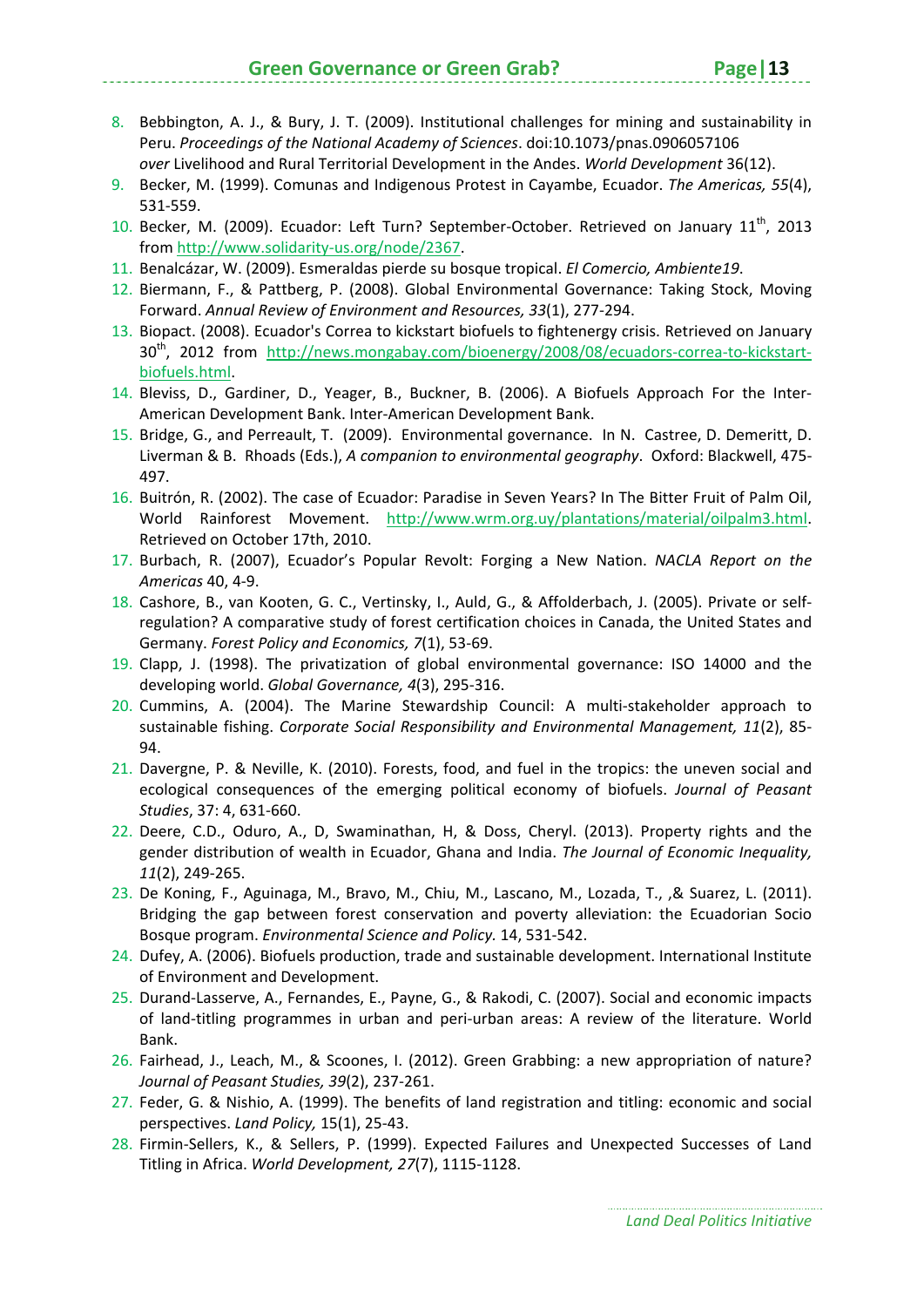- 29. Forsyth, T. (2003) Critical political ecology: the politics of environmental science, London: Routledge.
- *30.* Foucault, M. (1991). Governmentality. In Burchell, G., Gordon, C., & Miller, P. (Eds.), *The Foucault Effect: Studies in Governmentality*, Hemel Hempstead: Harvester Wheatsheaf.
- 31. GRAIN. (2010). The "greening" of a shady business Roundtable for Sustainable Palm Oil. *Seedling.* October. Accessed on December 1st, 2011. http://www.grain.org/article/entries/4046-the-greening-of-a-shady-business-roundtable-forsustainable‐palm‐oil**.**
- 32. Greenpeace. (2009). Illegal forest clearance and RSPO greenwash: case studies of Sinar Mas. London.
- 33. Grugel, J., & Riggirozzi, P. (2012). Post‐neoliberalism in Latin America: Rebuilding and Reclaiming the State after Crisis. *Development and Change, 43*(1), 1‐21.
- *34.* Gulbrandsen, L. H. (2009). The emergence and effectiveness of the Marine Stewardship Council. *Marine Policy, 33*(4), 654‐660.
- 35. Guthman, J. (2004). Back to the land: the paradox of organic food standards. *Environment and Planning A, 36*(3), 511‐528.
- 36. Hazelwood, J. A. (2012). Colonialism and the "unintended consequences' of commoditizing climate change: Geographies of hope amid a sea of oil palms in the Ecuadorian pacific region. *Journal of Sustainable Forestry, 31*(1‐2), 120‐153.
- *37.* Hirsch, P. (2011). Titling against grabbing? Critiques and conundrums around land formalisation in Southeast Asia. *Land Deal Politics Initiative Working paper series.*
- 38. Kaup, B. (2010). A Neoliberal Nationalization?: The Constraints on Natural‐Gas‐Led Development in Bolivia. *Latin American Perspectives, 37*(3), 123‐138.
- 39. Kennemore, A. M. Y., & Weeks, G. (2011). Twenty‐First Century Socialism? The Elusive Search for a Post‐Neoliberal Development Model in Bolivia and Ecuador. *Bulletin of Latin American Research, 30*(3), 267‐281.
- 40. Kooiman, J. (2003). *Governing as Governance*. London: Sage.
- 41. Lemke, T. (2002). Foucault, Governmentality, and Critique. *Rethinking Marxism, 14*(3), 49‐64.
- 42. Lopez, G. J., & Garcia, N. L. (2009). The silent and dissimulated expansion of african palm in the middle basin of Ecuador: the case of the Saman sector. In M. S. Emanuelli, J. Jonsen & S. M. Suarez (Eds.), *Red Sugar, Green Deserts*. Halmstad: Fian International.
- 43. MacDonald, K. (2010). Business, Biodiversity and New 'Fields' of conservation: The world conservation congress and the renegotiation of organisational order. *Conservation and Society, 8*(4), 256.
- 44. Mansfield, B. (2004). Neoliberalism in the oceans: "rationalization," property rights, and the commons question. *Geoforum, 35*(3), 313‐326.
- 45. Mansfield, B. (2007). Property, Markets, and Dispossession: The Western Alaska Community Development Quota as Neoliberalism, Social Justice, Both, and Neither. *Antipode, 39*(3), 479‐ 499.
- 46. McCarthy, J., and Prudham, S. (2004). Neoliberal nature and the nature of neoliberalism. *Geoforum, 35*, 275‐283.
- 47. Ministerio de Coordinación de la Producción, Empleo y Competitividad (MCPEC) (2012). MCPEC, MIPRO Y ANCUPA Encaminados a la Produccion de Biodiesel. Retrieved on August  $1<sup>st</sup>$ , 2012.
- 48. Ministerio del Ambiente. (2011). Sanción a Secoyas por talar 173 hectáreas de bosque nativo. Retrieved on March 30th, 2012 from http://www.ambiente.gob.ec/?q=node/2700
- 49. Misión de Verificación. (2007). Informe de la misión de verificación a las plantaciones de palma en el Norte de Esmeraldas y su impacto en comunidades Afro-descendientes y del Pueblo Awá: 2 de julio, Retrieved August 30th 2011, from

http://www.accionecologica.org/images/2005/bosques/documentos/verificacionesmeraldas.pdf.

50. Mol, A. (2007). Boundless Biofuels? Between Environmental Sustainability and Vulnerability. Sociologia Ruralis. 47(4), 297‐315.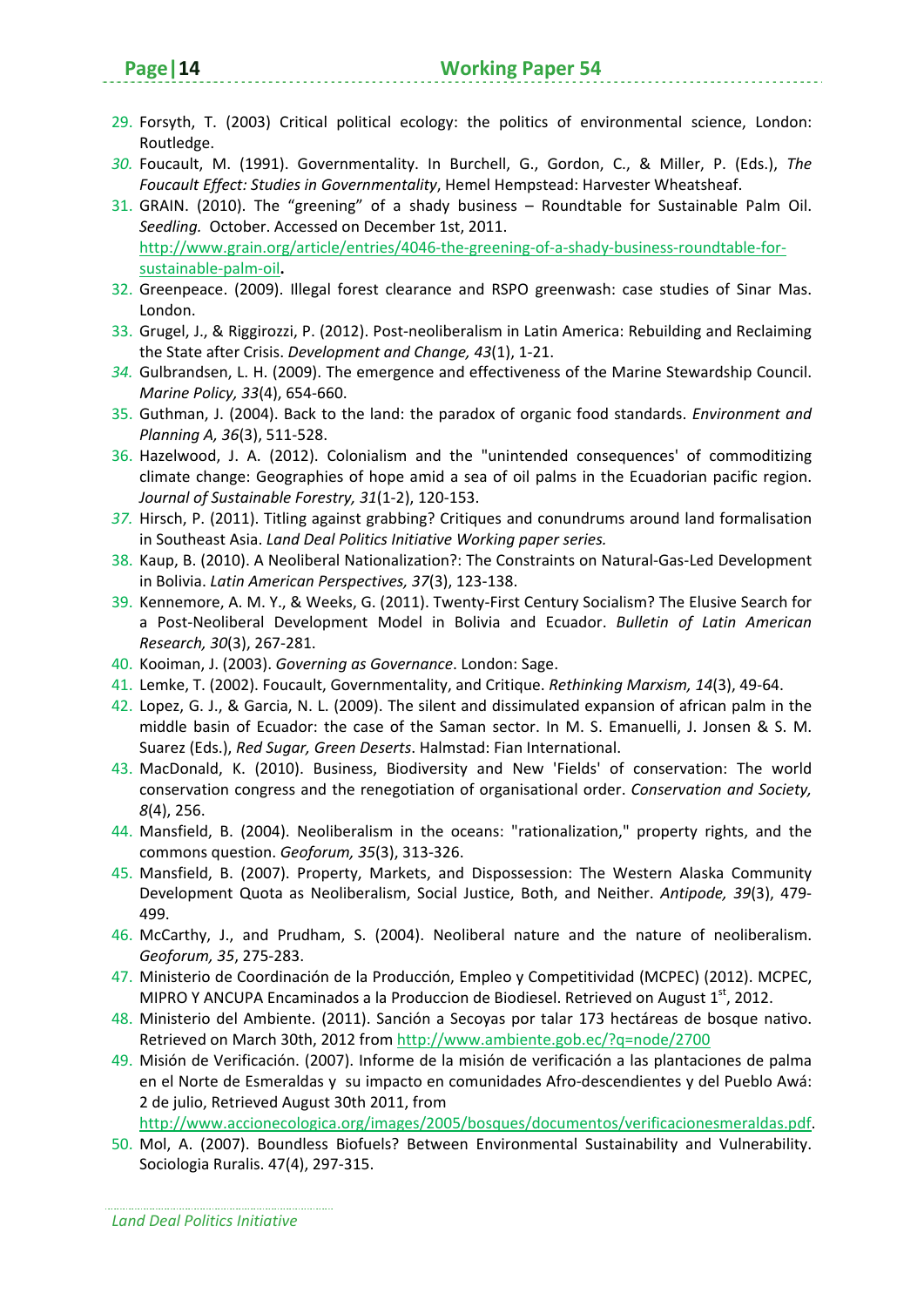- 51. Newman, J. (2001). *Modernising Governance: New Labour, Policy and Society*. London: Sage.
- *52.* Nuñez Torres, A. M. (2004). *Seguimiento Ambiental a la Contaminación de Aguas en las Comunidades La Chiquita y Guadalito y el Refugio de Vida Silvestre "La Chiquita" por la Producción de Palma Africana Resultados Iniciales*. Report. Quito, Ecuador.
- 53. Ojeda, D. (2012). Green pretexts: Ecotourism, neoliberal conservation and land grabbing in Tayrona National Natural Park, Colombia. *The Journal of Peasant Studies, 39*(2), 357‐375.
- *54.* Pattberg, P. (2005). What Role for Private Rule‐Making in Global Environmental Governance? Analysing the Forest Stewardship Council (FSC). *International Environmental Agreements: Politics, Law and Economics, 5*(2), 175‐189.
- 55. Peck, J., Theodore, N., & Brenner, N. (2010). Postneoliberalism and its Malcontents. *Antipode, 41*, 94‐116.
- 56. Perreault, T. (2006). From the Guerra Del Agua to the Guerra Del Gas: Resource Governance, Neoliberalism and Popular Protest in Bolivia. *Antipode, 38*(1), 150‐172.
- 57. Perreault, T. (2008). Custom and Contradiction: Rural Water Governance and the Politics of Usos y Costumbres in Bolivia's Irrigators' Movement. *Annals of the Association of American Geographers, 98*(4), 834‐854.
- 58. Pichón, F. J. (1997). Settler households and land‐use patterns in the Amazon frontier: Farm‐level evidence from Ecuador. *World Development, 25*(1), 67‐91.
- 59. Potoski, M., & Prakash, A. (2005). Green Clubs and Voluntary Governance: ISO 14001 and Firms' Regulatory Compliance. *American Journal of Political Science, 49*(2), 235‐248.
- 60. Prudham, S. (2004). Poisoning the well: neoliberalism and the contamination of municipal water in Walkerton, Ontario. *Geoforum* 35.
- *61.* Pye, O. (2010). The biofuel connection‐transnational activism and the palm oil boom. *Journal of Peasant Studies, 37*(4), 851‐874.
- 62. Rainforest Action Network (RAN). (2011). *RAN Does the RSPO Care About Forests and People?* Accessed on December 1st, 2011. http://understory.ran.org/2011/05/26/does-the-rspo-careabout‐ forests‐and‐people/.
- 63. Robertson, M. (2007). Discovering price in all the wrong places: the work of commodity definition and price under neoliberal environmental policy. *Antipode* 39 (3)
- 64. Roundtable on Sustainable Palm Oil (RSPO) (2012a). *Technical Visits.* Accessed on December 1st, 2011.
- http://rspo2012.com/index.php?option=com\_content&view=article&id=40&Itemid=72&lang=en 65. Roundtable on Sustainable Palm Oil (RSPO). (2012b). *News Release: Latin America Pledges Towards Sustainable Palm Oil.* Retrieved on April 5th, 2012 from:

http://www.rspo.org/content/news-release-latin-america-pledges-towards-sustainable-palm-oil.

- 66. Sistema de Investigacion de la Problematica Agraria en el Ecuador (SIPAE). (2011). Agroindustri y Soberani Amlimentaria? Hacia una Ley de Agroindustri y Empleo Agricola. Universidad Central del Ecuador.
- 67. St. Martin, K. (2007). The Difference that Class Makes: Neoliberalization and Non‐Capitalism in the Fishing Industry of New England. *Antipode, 39*(3), 527‐549.
- 68. Schenck, K. (2007). Awa people threatened by plywood companies and palm oil industry. Save the Forest, Germany. http://www.rainforest-rescue.org/. Accessed on October 17th, 2010.
- 69. Schouten, G., & Glasbergen, P. (2011). Creating legitimacy in global private governance: The case of the Roundtable on Sustainable Palm Oil. *Ecological Economics, 70*(11), 1891‐1899.
- 70. Stoker, G. (1998). Governance as theory: five propositions. *International Social Science Journal, 50*(155), 17‐28.
- 71. Swyngedouw, E. (2005). Governance Innovation and the Citizen: The Janus Face of Governance‐ beyond‐the‐State. *Urban Studies, 42*(11), 1991‐2006.
- 72. Taylor, M. (2007). Community Participation in the Real World: Opportunities and Pitfalls in New Governance Spaces. *Urban Studies, 44*(2), 297‐317.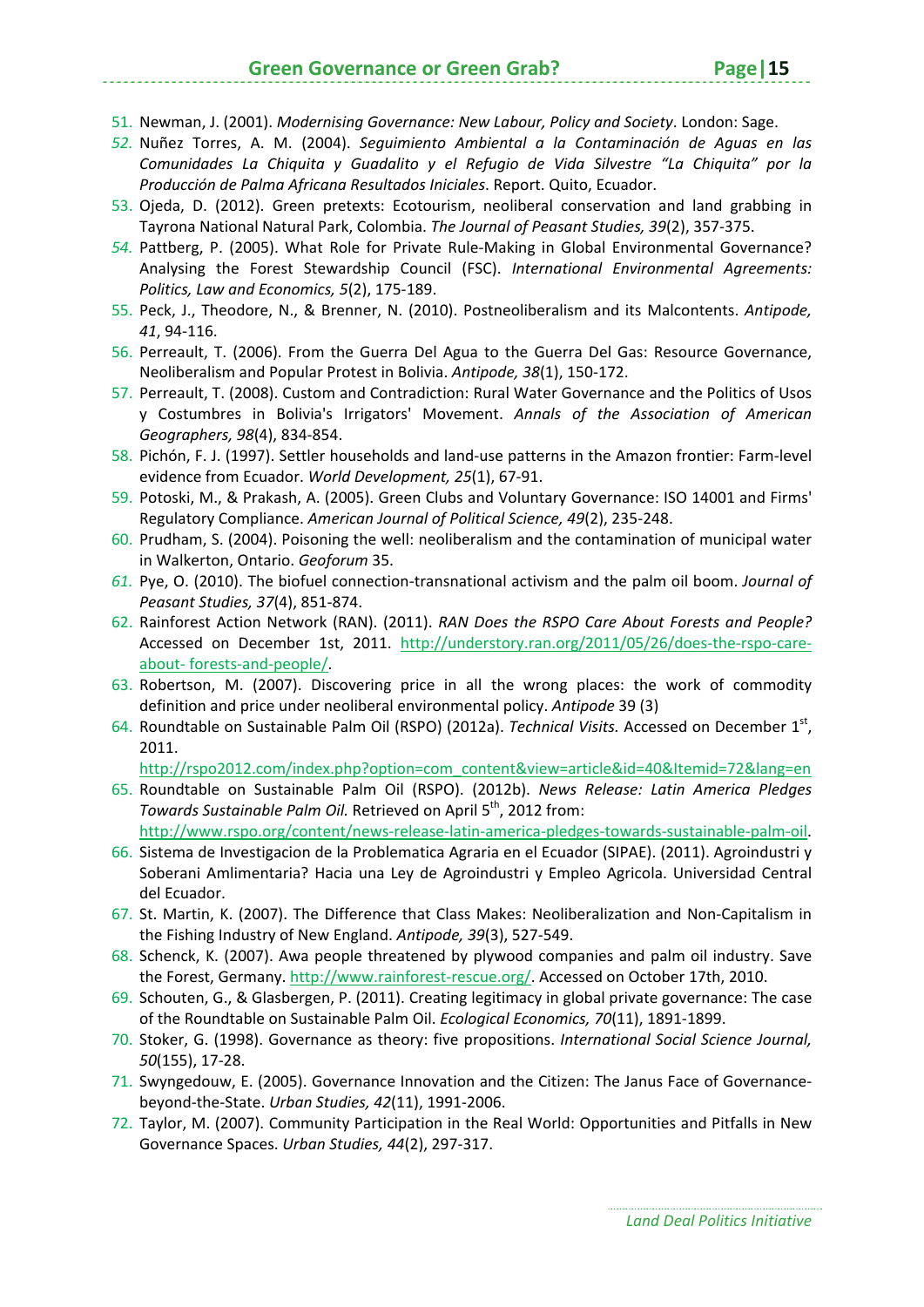- 73. Tilman, T. (2009). Energy: Beneficial Biofuels-The Food, Energy, and Environment Trilemma. Science, July 17th, 2009. 325(5939), 270‐271.
- 74. USAID‐Ecuador. (2011). USAID country profile: Property rights and resource governance.
- 75. USDA‐Ecuador Biofuel Industry. (2012). Bioethanol, Biodiesel, Production, Forecast.
- 76. Vidal. J. (2008). The Great Green Grab*. The Guardian*. Friday February 29. Accessed on December 1, 2011. http://www.guardian.co.uk/environment/2008/feb/13/.
- 77. Walsh, C. (2010), Development as Buen Vivir: Institutional Arrangements and (De)colonial Entanglements. *Development* 53, 15–21.
- 78. Wilcove, D., & Koh, L. (2010). Addressing the threats to biodiversity from oil‐palm agriculture. *Biodiversity and Conservation, 19*(4), 999‐1007.
- *79.* World Rainforest Movement (WRM). (2010). The "greening" of the dark palm oil business. *WRM Briefing.* March.
- 80. Zhou. *R.* (2010)*.* PNG: Big NGO Greenwashing of the Palm Oil Industry. Pacific Scoop. March 6th. Accessed on December 1st, 2011. http://www.actforclimatejustice.org/2010/03/png‐big‐ngo‐ greenwashing‐of‐the‐palm‐oil‐industry/33.
- 81. Zimmerer, K. (2011). "Conservation Booms" With Agricultural Growth? Sustainability and Shifting Environmental Governance in Latin America, 1985–2008 (Mexico, Costa Rica, Brazil, Peru, Bolivia). *Latin American Research Review*, Vol. 46, 82‐114.

*Land Deal Politics Initiative*